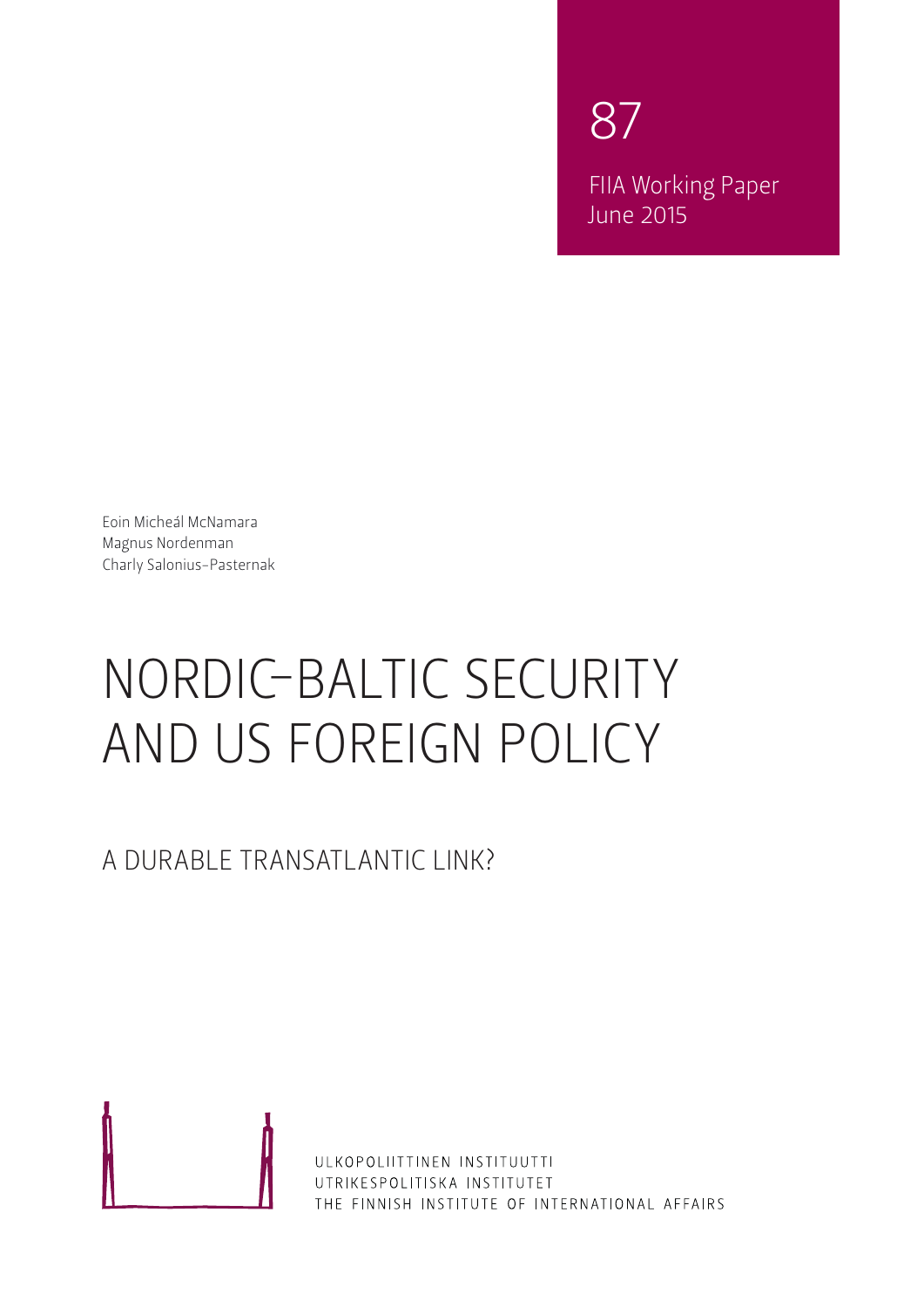Eoin Micheál McNamara Institute of Government and Politics, University of Tartu

Magnus Nordenman Brent Scowcroft Center on International Security, Atlantic Council

Charly Salonius-Pasternak The Finnish Institute of International Affairs

The Finnish Institute of International Affairs Kruunuvuorenkatu 4 FI-00160 Helsinki tel. +358 9 432 7000 fax. +358 9 432 7799 www.fiia.fi

ISBN: 978-951-769-455-1 ISSN: 2242-0444 Language editing: Don McCracken

The Finnish Institute of International Affairs is an independent research institute that produces high-level research to support political decision-making and public debate both nationally and internationally.

All manuscripts are reviewed by at least two other experts in the field to ensure the high quality of the publications. In addition, publications undergo professional language checking and editing. The responsibility for the views expressed ultimately rests with the authors.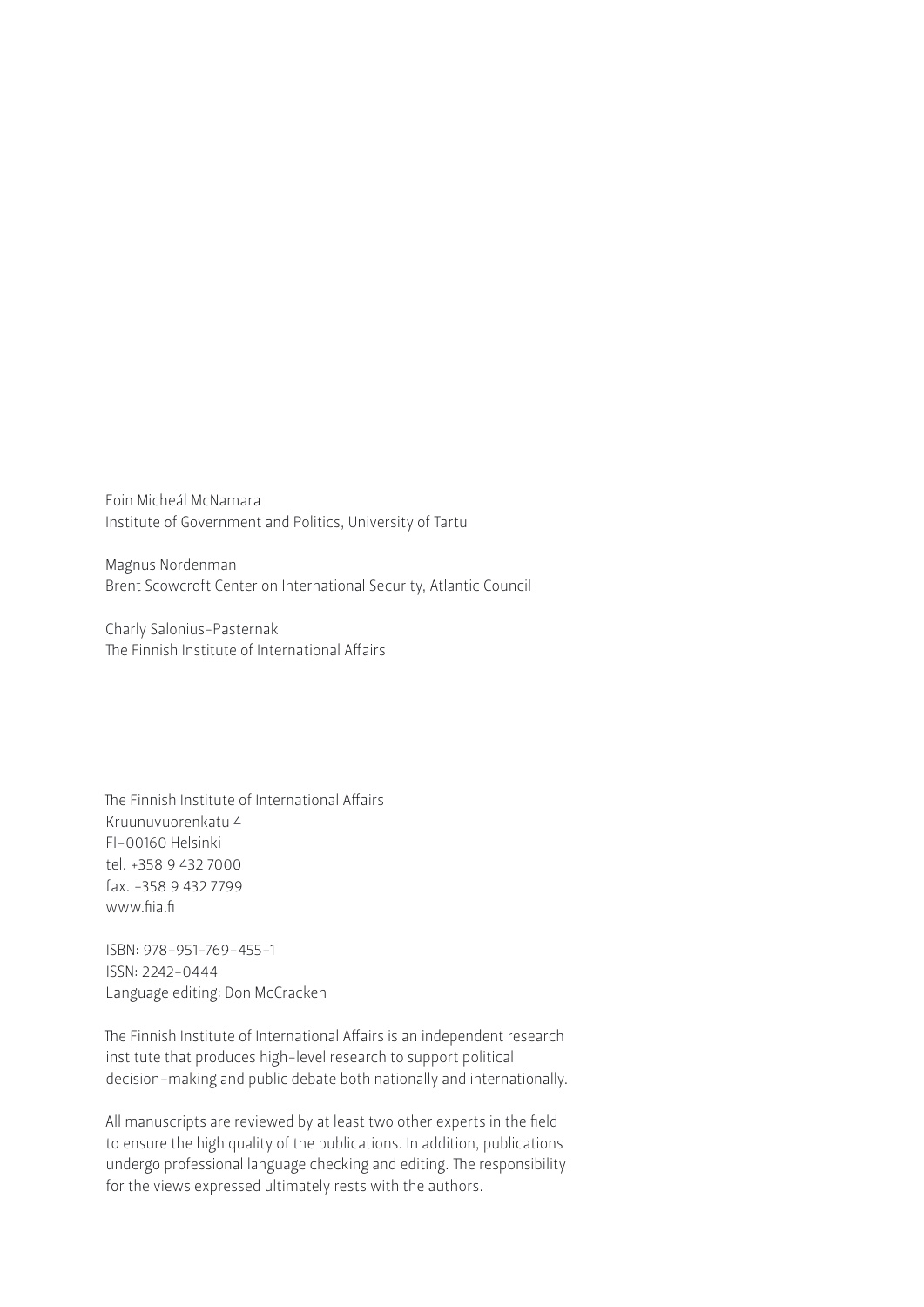TABLE OF CONTENTS

| <b>EXECUTIVE SUMMARY</b>                                  | 4  |
|-----------------------------------------------------------|----|
| <b>INTRODUCTION</b>                                       | 5  |
| <b>ESTABLISHING SECURITY COOPERATION DURING THE 1990S</b> | 6  |
| THE NORDIC-BALTIC REGION AND GLOBAL SECURITY COOPERATION  | 10 |
| THE TRANSATLANTIC LINK AFTER UKRAINE                      | 14 |
| <b>REBALANCE AND CHANGE IN US FOREIGN POLICY</b>          | 19 |
| NORDIC-BALTIC SECURITY: EXAMINING STRATEGIC "GREY ZONES"  | 21 |
| <b>CONCLUSION</b>                                         | 25 |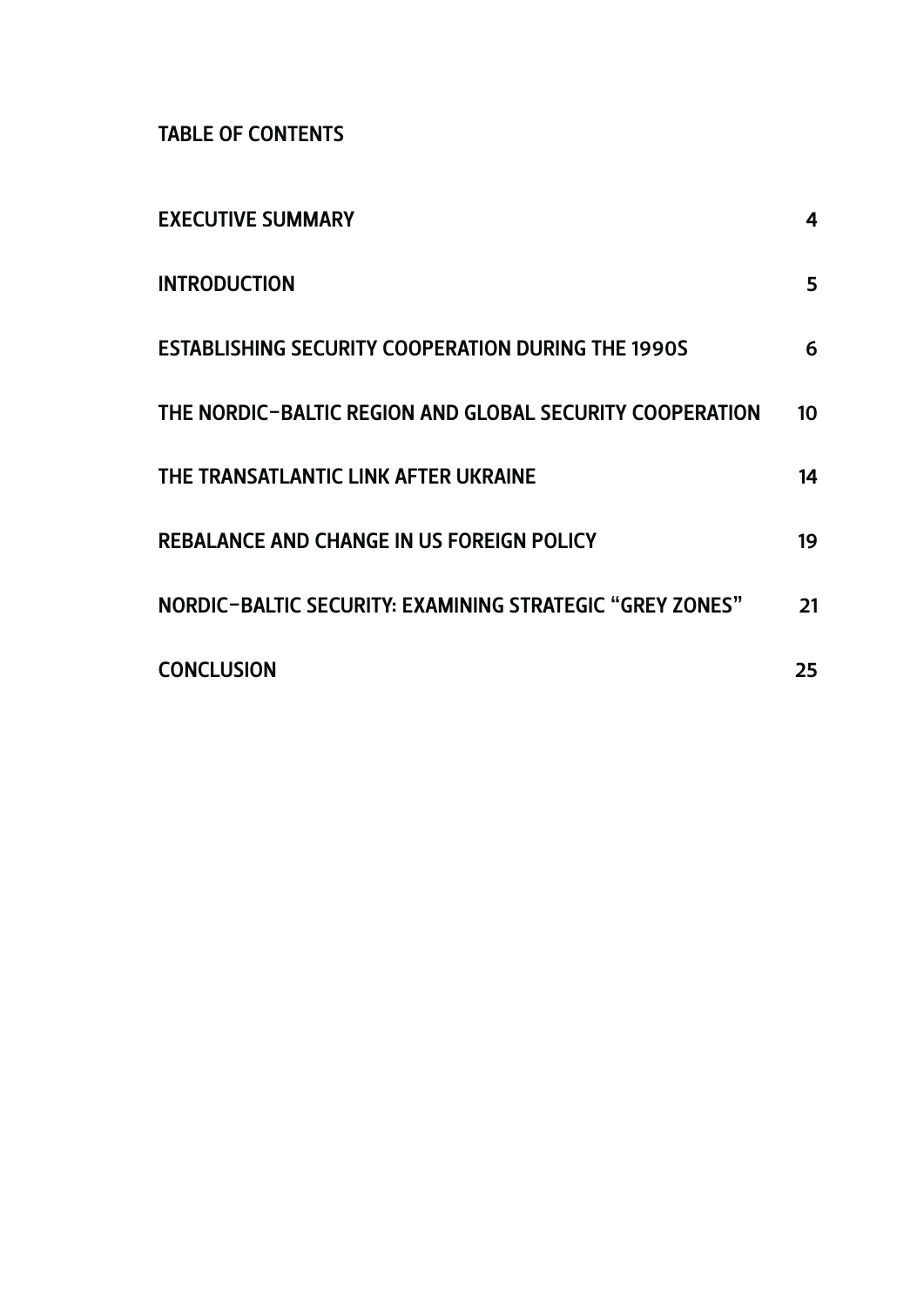### <span id="page-3-0"></span>EXECUTIVE SUMMARY

Over the more than two decades that separate the end of the Cold War from the Ukraine crisis, a security link of considerable importance has developed between the United States and the Nordic-Baltic region. The dynamics of the partnerships maintained by the Nordic and Baltic states and the US as well as, more broadly, NATO, have attracted increased international scrutiny since 2014. This paper seeks to examine both the strengths and weaknesses that have defined the security ties between the Nordic-Baltic region and the United States during the post-Cold War era.

As the 1990s began, the Baltic states – Estonia, Latvia and Lithuania – sought to Westernize their security structures. Nordic initiatives proved important to ensure that relevant civil-military assistance was forthcoming despite some concerns. It is argued that this assistance proved formative for later Baltic accession to NATO, and was thus a significant contribution which ensured that the region became better integrated within the expanding transatlantic security community. As was demonstrated by their contributions to the International Security Assistance Force (ISAF) in Afghanistan after 2002, the newly transformed Baltic military organizations emerged as niche security providers in the expeditionary context. Drawing on their long-standing expertise in international conflict management, the Nordic states contributed significant civilian and military resources to the same mission. These expeditionary contributions further strengthened the region's transatlantic security ties.

The US has played a managerial role in the transatlantic reassurance/deterrence measures that have been put in place since the onset of the Ukraine crisis in March 2014. With NATO stepping-up its monitoring of key flashpoints while streamlining rapid response capabilities should any ally find itself in difficulty, Washington has worked closely with its allies and partners to improve European defence capabilities both before and after the crisis. This has included significant contributions to joint military training exercises, deeper bilateral military cooperation and providing new options for defence procurement.

While many strong connections have been accomplished, a number of factors could potentially place US-Nordic-Baltic security cooperation under stress. Firstly, while the US is not abandoning Europe, its "rebalance" to Asia, disillusionment with European defence expenditure cuts and the effects of changing domestic demographic shifts on US foreign policy mean that Europe should not expect the same type of US security presence that it enjoyed during the Cold War. The transatlantic partnership will face a number of uncertainties should Europe not assume a greater share of the collective security burden, and the Nordic-Baltic region is no exception in this regard.

Questions surrounding the defence of various Baltic Sea islands and orchestrated destabilization using Russian-speaking minorities have the potential to impact regional and transatlantic security relations, including bilateral and multilateral security assistance, for example, in the form of NATO's Article 5.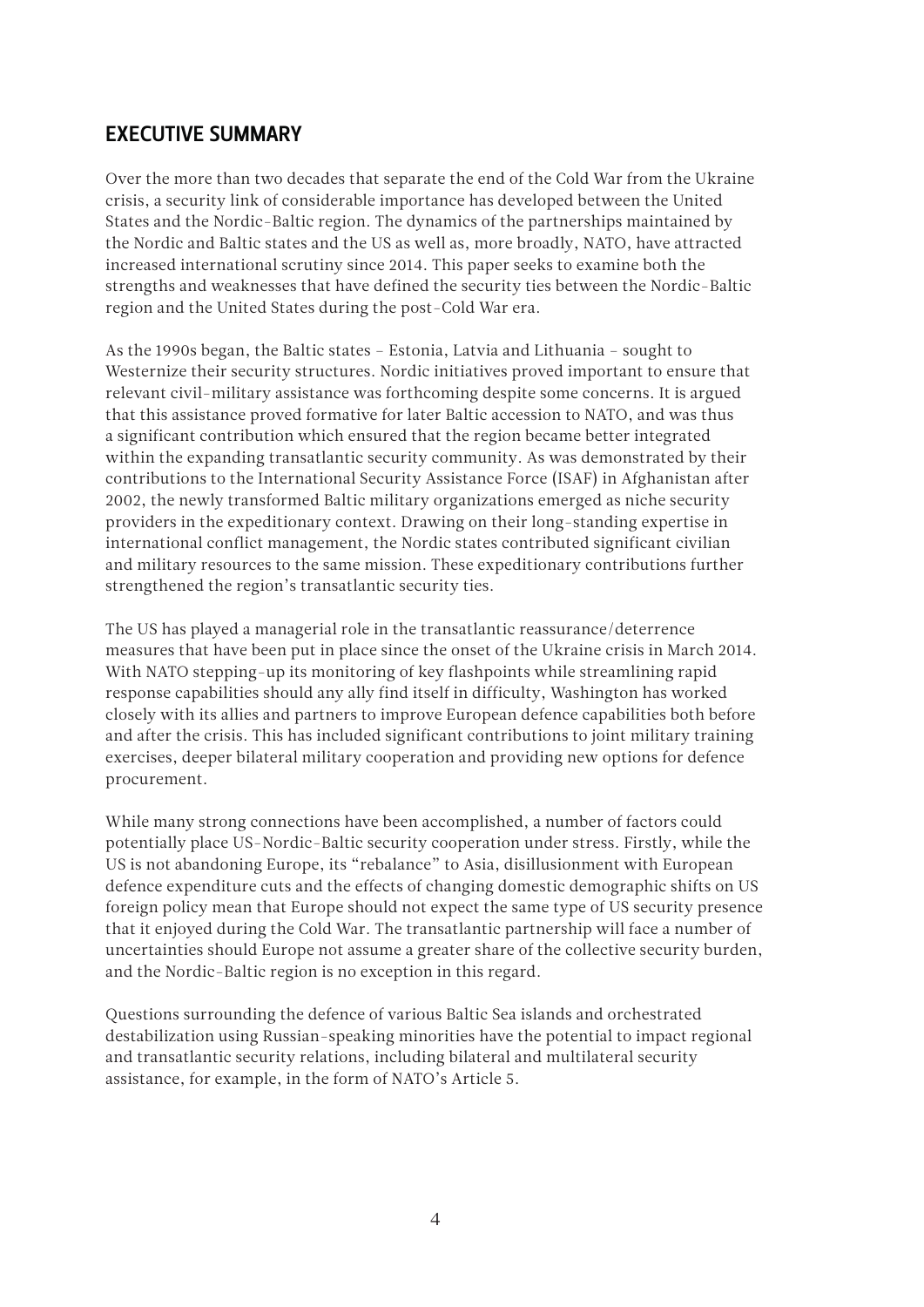#### <span id="page-4-0"></span>INTRODUCTION

Over the two decades and more that separate the end of the Cold War from the current Ukraine crisis, the Nordic-Baltic region has developed an especially strong defence and security relationship with the United States.<sup>1</sup> This has taken place bilaterally involving individual states, multilaterally, and within the context of the North Atlantic Treaty Organization (NATO). The security link that has developed throughout this time has proven remarkably adaptive to the emerging challenges that have required collective transatlantic action over the last twenty years.

This process began during the early 1990s with the Nordic security assistance, which served as the foundation for the then newly re-independent Baltic states to later emerge as allies that were increasingly flexible in the face of collective transatlantic security challenges. The partnership has involved engagement on a global level with US-Nordic-Baltic cooperation to export security taking place in distant strategic environments as diverse as Afghanistan and the Horn of Africa. However, in the contemporary security context currently defined by the Ukraine crisis, US "rebalancing" towards Asia, turbulent domestic politics on both sides of the Atlantic and the European economic and financial crisis have shown that the durability of the security link between the United States and the Nordic-Baltic region still has the potential to come under stress.

This paper seeks to assess questions related to the durability of Nordic-Baltic-United States security relations under changing global security circumstances. Section one will analyse the contribution of Nordic assistance towards Baltic security as the latter restored their independence during the early 1990s. It will be argued that this created the foundation for the Baltic states to later emerge as capable small allies within NATO. Section two will argue that the transatlantic link within the Nordic-Baltic region has been maintained through successful expeditionary security provision, most notably under NATO's ISAF in Afghanistan. Sections three and four will examine the transatlantic reassurance/deterrence effort during the Ukraine crisis and its implications for Nordic-Baltic security, as well as the changing US perception of European defence and the consequences for Europe arising from the US's proposed "rebalancing" towards Asia.

The final section will discuss potential "grey zones" in Nordic-Baltic security in a transatlantic context. On the Nordic side, the focus is on complicated contingency defence for the Baltic island of Gotland (Sweden) and the Åland Islands (Finland), while concerns on the Baltic side come with regard to the position of Russian-speaking minorities in relation to the "hybrid" tactics that Moscow previously utilized during the March 2014 annexation of Crimea. This paper will argue that while a strengthened post-Cold War security link with Washington has emerged for the Nordic-Baltic region through its strong commitment to Western-led out-of-area crisis management, the durability of this link could nevertheless come under stress due to issues concerning the region's territorial defence in light of the Ukraine crisis and contemporary shifts in the US foreign policy outlook.

<sup>1</sup> This paper will refer to the Nordic states as Denmark, Finland, Iceland, Norway and Sweden and the Baltic states as Estonia, Latvia and Lithuania.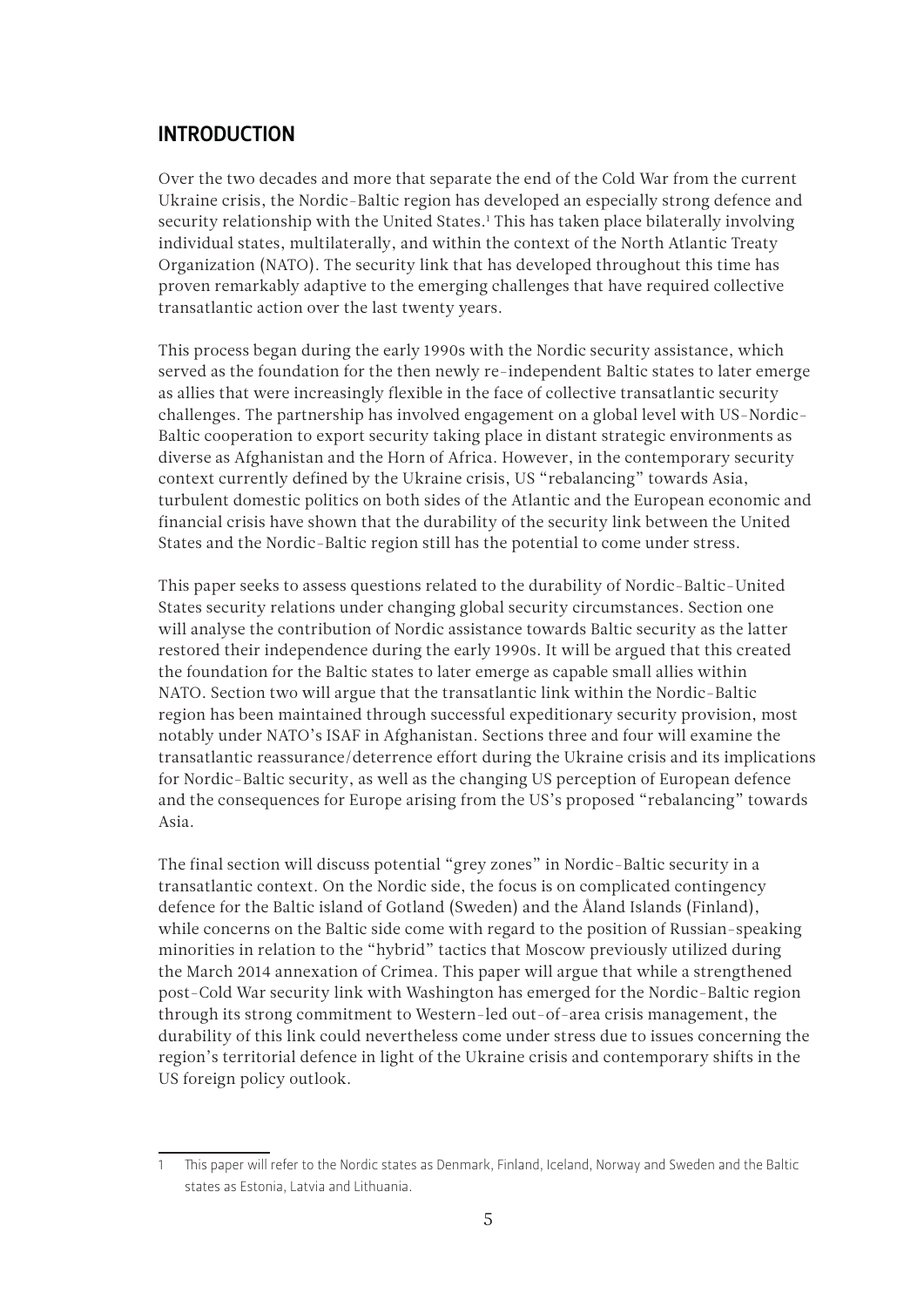## <span id="page-5-0"></span>ESTABLISHING SECURITY COOPERATION DURING THE 1990S

In broad convergence with the evolving security perception of the United States, the Baltic and Nordic states have undertaken a number of important cooperative security policy measures since the early 1990s. The time in which this cooperation has occurred has coincided with an era in which the transatlantic partnership has had to continually adjust to manage increasingly multi-faceted global security challenges. This has been evidenced by the way that NATO – the prime institution underlying this partnership – has changed its stance from Cold War deterrence against the threat of the Soviet-led Warsaw Pact to assume a contemporary management role focused upon the alleviation of wider security problems in a regional or global context.

In order to locate the Nordic-Baltic security relationship within the framework of a wider transatlantic security partnership, it is worth first outlining the circumstances in which the Nordic states, acting as providers, undertook a crucial role in facilitating the development of Baltic security and defence policy during the early 1990s. Nordic assistance supported both the enhancement of Baltic territorial defence capacity as well as setting the basis for the Baltic states to eventually emerge – in their own right – as niche security providers in line with the expeditionary dimension of transatlantic security provision.

Having re-established their independence at the beginning of the decade, the 1990s was not surprisingly an era when the Baltic states found themselves as security consumers.2 Clive Archer has argued that the security conception initially favoured by the fledgling Baltic policy elite focused almost exclusively on the narrow idea of collective defence, a practice that was better suited to the then very recently defunct Cold War era.<sup>3</sup> This perception contradicted the increasingly widening notion of security which both the EU and NATO were developing as the 1990s progressed, with both attempting to adjust their security posture towards the management of global and regional "risks" rather than an inter-state "threat".4

Such divergence thus had the potential to undermine the Baltic quest for NATO membership – at that time their core security objective – if policy thinking in this area did not evolve considerably. The neighbouring Nordic states had long embraced the idea of security comprised of an indispensible balance between both military and civilian aspects. Thus, Nordic assistance, which broadly consisted of the transfer of expertise and financing, ultimately facilitated a shift in the Baltic security conception to include

4 For an extensive analysis of this change in NATO's posture after the Cold War, see Mikkel Vedby Rasmussen, "Reflexive Security: NATO and International Risk Society", *Millennium*, vol. 30 no. 2 (2001), pp. 285-309.

<sup>2</sup> Apart from a small number of personnel with experience from the Soviet military and some enthusiastic young recruits, the Baltic armed forces possessed "no money and little infrastructure" in the years immediately following the restoration of their independence in 1991. These circumstances dictated that initial security consumption would be inevitable, see James S. Corum, *Development of the Baltic Armed Forces in Light of Multinational Deployments*, (Carlisle, PA: US Army War College, Strategic Studies Institute, 2013), pp. 7-8.

<sup>3</sup> Clive Archer, "Nordic Involvement in the Baltic States Security: Needs, Response and Success", *European Security*, vol. 7 no.3 (1998), pp 43-62.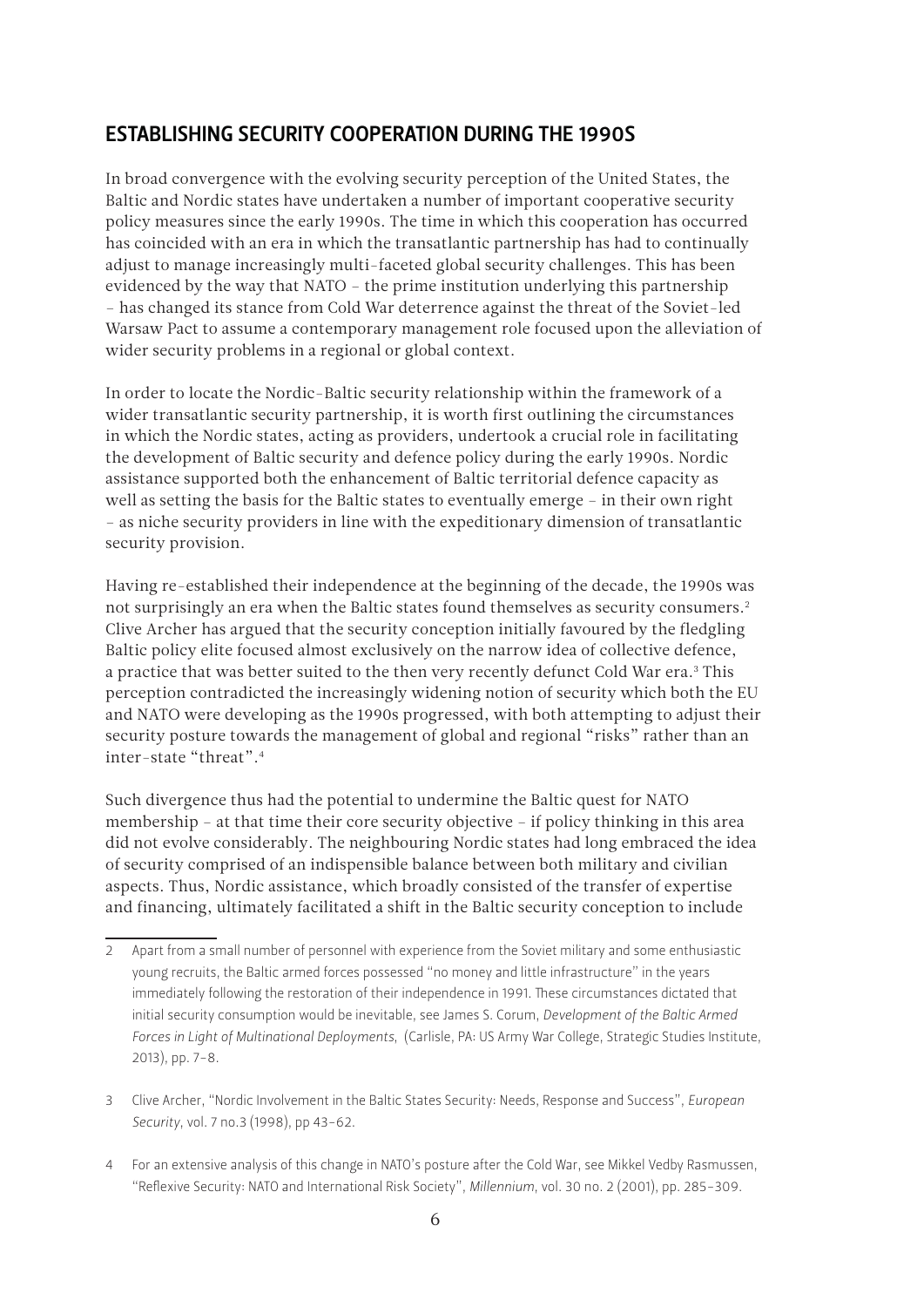greater liberal emphasis on areas such as international peacekeeping, civil defence, internal security and the emergency services.5 This widening security conception was to emerge later on as a major asset for the Baltic states' security policy within the transatlantic security context as it laid the foundations that enabled each state to quickly develop compatibility with NATO's security structures and thus helped to ultimately ensure that each Baltic state successfully met the conditions of NATO's Membership Action Plan (MAP) leading up to accession in 2004.

Addressing the transformation in Baltic civil-military development specifically, Soviet rule had left in its wake a negative civil-military culture, remnants of which initially remained in the newly established Baltic armed forces of the early 1990s. This was the view of the Baltic Defence College's inaugural Commandant, Michael Clemmesen, who observed that the quality of military training was poor and the treatment of service personnel was often counter-productively harsh. The Baltic states lacked the financial resources to invest in an array of social services and military spending was a very low priority. In terms of the civilian defence policy establishment, Clemmesen outlined a considerable dearth of expertise in the respective Baltic defence ministries.<sup>6</sup>

Although the arrangement only existed for a brief time beyond 1992, an example of effective Nordic security provision easing these difficulties came through the so-called "Viro-projekti", under which Finland was to have an especially constructive influence on Estonia's defence progression, providing considerable financial aid to enable a buildup of defence capacity and Western-quality training. In terms of the high command, which was singled out as being of core importance, organizational experience was transferred from retired Finnish officers to those taking up the leadership of the Estonian Defence Force (EDF).7 While the sentiments of some NATO members would soon change, many Western actors were initially reluctant to provide the same kind of military training because they were conscious of not wanting to risk provoking Russia. Conversely Finland, as a militarily non-aligned state, could perform this task in a suitably low-key manner.

With the support of the Nordic states and other Western allies, a joint Baltic Battalion (BALTBAT) for peacekeeping was established in 1994. This was essentially a project that sought to put the wider security conception then being acquired by the Baltic states into action. In first aiming to transfer knowledge and skills gained from the Nordic experience of UN peacekeeping, Annika Bergman outlines that, from the Nordic perspective, the project was compatible with the wider Nordic traditions of international solidarity and support for multilateral institutions.

Hence, perceiving well-trained peacekeepers as always being in demand by the United Nations (UN), the Danish Ministry of Defence expressed the view that Nordic assistance in this regard was a simultaneous effort to support the capacity of Baltic security policy

<sup>5</sup> Archer, "Nordic Involvement in the Baltic States Security", p54.

<sup>6</sup> Michael Clemmesen, "Foreign Military Assistance" in Hans Mouritzen (ed.), *Bordering Russia: Theory and Prospects for Europe's Baltic Rim* (Aldershot: Ashgate, 1998), pp. 234-239.

<sup>7</sup> Erik Männik, "Development of the Estonian Defence: Finnish Assistance", *Baltic Defence Review*, 7 (2002), p. 36.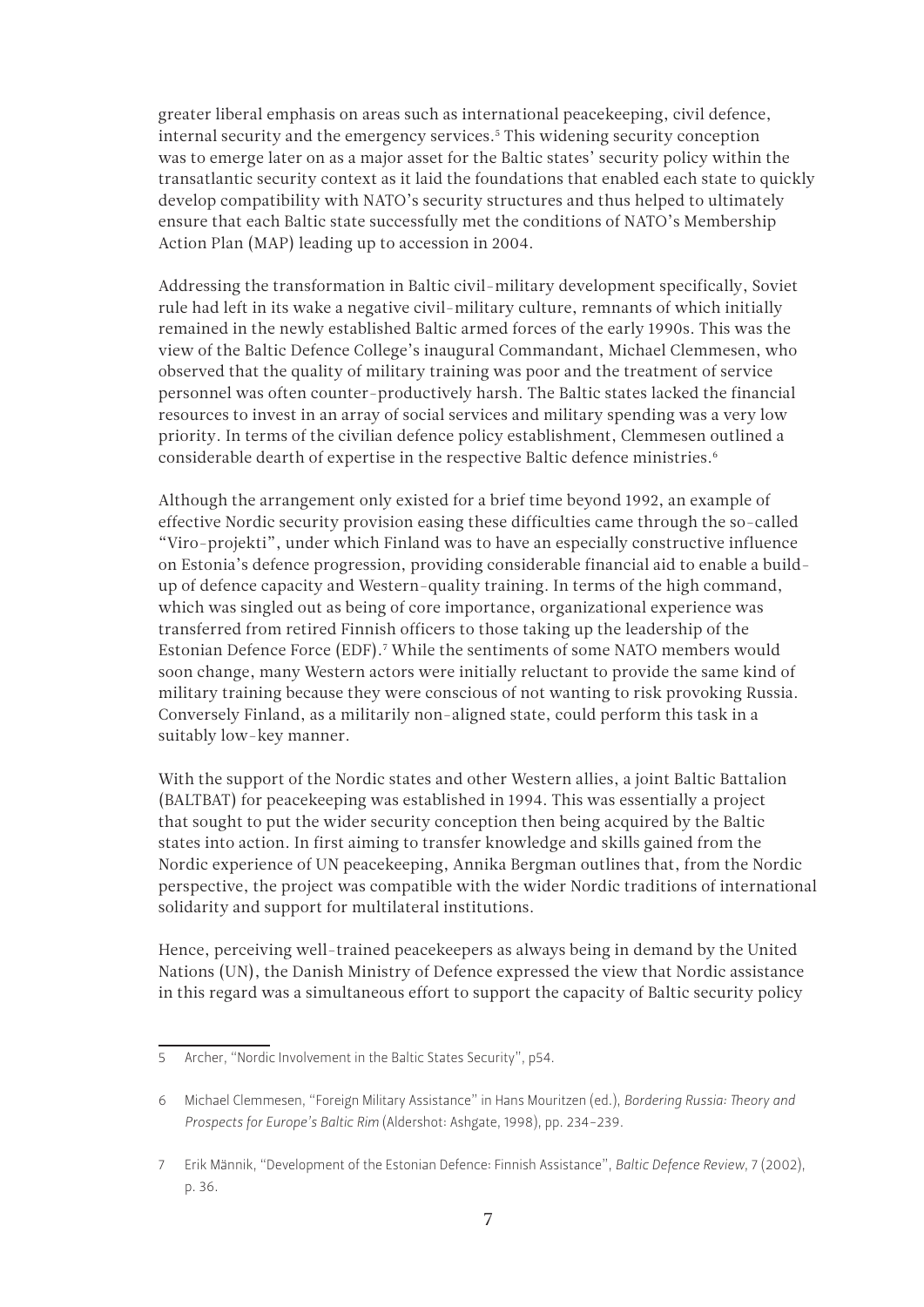as well as the UN.<sup>8</sup> While the project held these normative undertones, it also served to improve both the territorial defence and NATO integration prospects of the Baltic three. Firstly, with most Western states paying heed to the "Russia first" priority stressed in President Clinton's US foreign policy during the 1990s, the development of a jointpeacekeeping battalion provided a politically benign setting for the Baltic states to receive support from partners which nevertheless stood to bring side-benefits for their territorial defence capacity. Indeed, BALTBAT proved to be a well-defined gathering point for the Western assistance available to support greater military professionalization. The various enhancements ranged from donations of military equipment to the language training required for international deployments.9

Secondly, the BALTBAT project proved formatively beneficial as the Baltic states progressed through the NATO accession process. As peacekeeping was an aptitude in particular demand within the transatlantic division of labour at that time, the Baltic states themselves perceived BALTBAT as an effort to demonstrate that their security conception was developing along lines that were compatible with NATO's evolving strategic concept. Indeed, as Albert Zaccor has argued, in Lithuania's case, Vilnius came to see being part of an interdependent security web as a better option for eventual NATO integration compared to the initial prioritization of a narrow emphasis on territorial defence.10 Nordic security assistance proved to be a key facilitator of this strategic transition.

Finally, with the challenge of the Membership Action Plan (MAP) awaiting the Baltic states after NATO's Washington Summit in 1999, the progress that was made through earlier cooperation with the Nordic states served as important preparation for what was then to be the consuming task for the Baltic security policy establishments. The Nordics can be credited with providing the Baltic states with the early tutelage which assisted the promulgation of civil and democratic control over their armed forces, and guidance which encouraged military education promoting respect for liberal values such as human rights, as well as the significant role for civilian expertise in military and security planning that was built into this. With Nordic assistance, embedding these tendencies early in the transition process provided the Baltic states with the springboard to successfully meet the requirements of NATO's MAP process later on.<sup>11</sup>

Furthermore, this enshrinement of liberal civil-military reform created the opportunity for the Baltic states to emerge as niche security producers in line with transatlantic

- 9 Mel Huang, "Security: Lynchpin of Baltic Cooperation", in Graeme P. Herd and Jennifer D.P. Moroney (eds.), *Security Dynamics in the Former Soviet Bloc*, (London: RoutledgeCurzon, 2003), pp. 36-38.
- 10 Albert Zaccor, "The Lithuanian Army: A Tool for Re Joining Europe", *European Security*, vol. 6 no.1 (1997), p.111.
- 11 Based on its incentivizing of the internalization of these liberal norms within candidate states, the argument has been made that NATO was a key influence for the spread of democracy in Central and Eastern Europe, see Rachel A. Epstein, "NATO Enlargement and the Spread of Democracy: Evidence and Expectations", *Security Studies*, vol. 14 no. 1 (2005), p. 65.

<sup>8</sup> Annika Bergman, "The Nordic Militaries: Forces for Good?" in Lorraine M. Elliott and Graeme Cheeseman (eds.), *Forces for Good: Cosmopolitan Militaries in the Twenty-First Century*, (Manchester: Manchester University Press, 2004), pp. 176-177.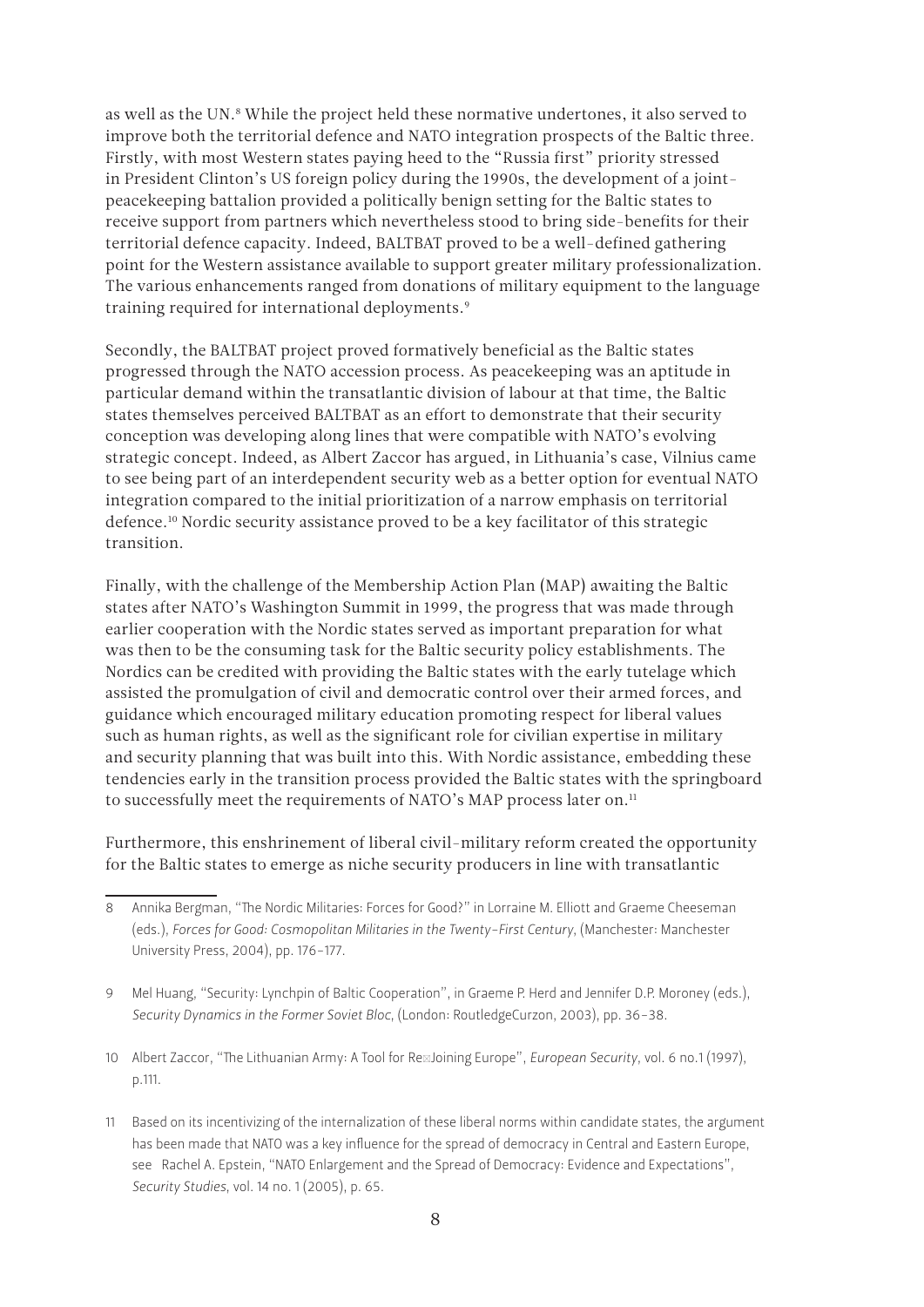objectives within the expeditionary setting. Thus the cumulative effect of dual Nordic and wider NATO influence on Baltic security policy was a two-fold strengthening of the wider region's transatlantic link, with Baltic territorial integrity assured after 2004 under the military guarantees of NATO's Article 5. The link was strengthened further when the Baltic states emerged as contributors to Western-led out-of-area missions, most notably ISAF in Afghanistan.

While this section has primarily focused on the Nordic-Baltic cooperation in the 1990s which paved the way for the later enhancement of the region's transatlantic link, it must be remembered that mild differences in perceptions existed between the Western partners sponsoring the enhancement of Baltic security. For instance, the Finnish Defence Force's then Chief of Defence, Juhani Kaskeala, has claimed that Finland came under pressure from major NATO allies such as the US, the UK, and Germany concerning the idea that should Finland join NATO, Helsinki would be responsible for Estonia's defence should a conflict arise. The attraction of NATO membership to Finland declined for a significant time thereafter, with the Finnish President Martti Ahtisaari telling the US Secretary of State Warren Christopher that "The Nordic countries cannot guarantee the security of the Baltic states - only the US military deterrence is able to do it".<sup>12</sup>

However, beyond this discord, the influence of both the US and the Nordic states should be perceived as a successful division of labour. The US, as NATO's cornerstone state, provided the incentive of hard security guarantees that served to assure Baltic political development, while the Nordic states supported wider civilian notions within the Baltic security conception. This enhanced comprehensive security domestically. However, perhaps more importantly from the perspective of transatlantic partnership, this also supported more holistic Baltic security policies which later enabled stable expeditionary engagement within "increasingly complex military-political-social environments", the latter being a trait that was especially demanded of those undertaking transatlantic security provision from the 1990s onwards.<sup>13</sup> Thus the strength of the Nordic-Baltic transatlantic link was enhanced both in terms of territorial security and though increased capability to contribute to transatlantic security objectives.

<sup>12</sup> Juhani Kaskeala and Martti Ahtisaari cited in "Finnish Daily: Finland Refused to Join NATO for Fear of Having to Defend Estonia", *Eesti Rahvusringhääling*, March 24 2015. http://news.err.ee/v/bad78113-2e2f-42feaa45-221c54d661ed .

<sup>13</sup> Anthony Forster, *Armed Forces and Society in Europe*, (Basingstoke: Palgrave Macmillian, 2006), pp. 5-6.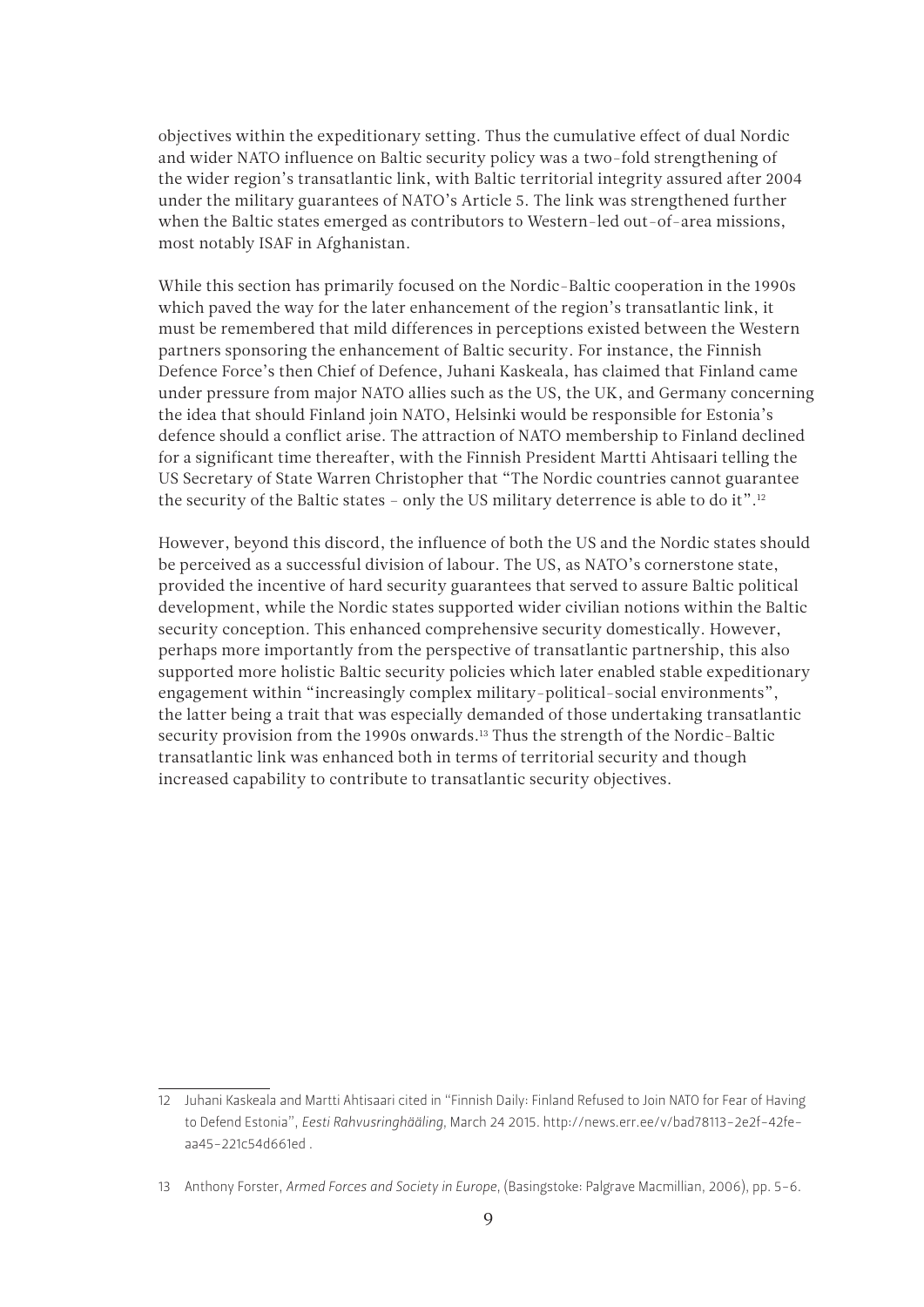# <span id="page-9-0"></span>THE NORDIC-BALTIC REGION AND GLOBAL SECURITY COOPERATION

As the lone superpower in the international system, the focus of US foreign policy is naturally configured with a global perspective. The transatlantic partnership forged over many decades between Washington and its European allies has been a key connection as the US has sought to lead in areas such as crisis management, the prevention of genocide, counter-terrorism, counter-piracy etc. Assuming that the alleviation of the aforementioned global-level problems served the common good during the two decades and more that lie between the end of the Cold War and the ongoing Ukraine crisis, Washington has encouraged its European allies to increasingly develop their expeditionary capabilities. During this period NATO has largely been perceived as a place where the transatlantic partnership can pool and develop its security management resources.14

First brought to light by the NATO air campaign against Serbia in 1999 but fostered predominantly by the less-than successful allied experiences in Afghanistan and Iraq after 2001 and 2003 respectively and illuminated by Robert Gates, then US Secretary for Defence, in his farewell speech to European allies in 2011, it is often perceived that a troublesome divide has emerged in the transatlantic partnership. This is often based on the idea that it is the US and a select few others which commonly shoulder the largest share of the security burden by taking on the strenuous combat intensive missions while a sizeable group of allies are only interested in less burdensome civilian security projects.15 Gates framed this explicitly in 2011, "In the past, I've worried openly about NATO turning into a two-tiered alliance: between members who specialize in 'soft' humanitarian, development, peacekeeping, and talking tasks, and those conducting the 'hard' combat missions".16

While the transatlantic partnership is genuinely out of balance concerning the essential areas of defence spending and combat risk-sharing, the importance of cooperation in "softer" areas should still not be totally dismissed as a means through which greater transatlantic security links can be established. Indeed, it has been argued that to retain its relevance as a flexible organization for security management, NATO must meet the triple challenge of collective defence, crisis management and collective security inclusively.17 Cumulative fulfilment of these three core tasks requires both "soft" and "hard" aspects.

In discussing contributions to expeditionary crisis management arising from the Nordic-Baltic region, beginning with the Nordic states, this section will give a brief insight into how the different kinds of contributions that have been made have served to enhance

<sup>14</sup> See, for example, Patrick Morgan, "NATO and European Security: The Creative Use of an International Organization", *Journal of Strategic Studies*, vol. 26 no.3 (2003), pp. 49-74.

<sup>15</sup> See, for example, James Sperling and Mark Webber, "NATO: From Kosovo to Kabul", *International Affairs*, vol. 85 no. 3 (2009), pp. 507-508.

<sup>16</sup> Robert Gates, "The Future of NATO", Speech Transcript, US Department of Defense, June 10 2011. http:// www.defense.gov/speeches/speech.aspx?speechid=1581.

<sup>17</sup> David S. Yost, *NATO's Difficult Balance*, (Washington D.C.: United States Institute of Peace Press, 2014).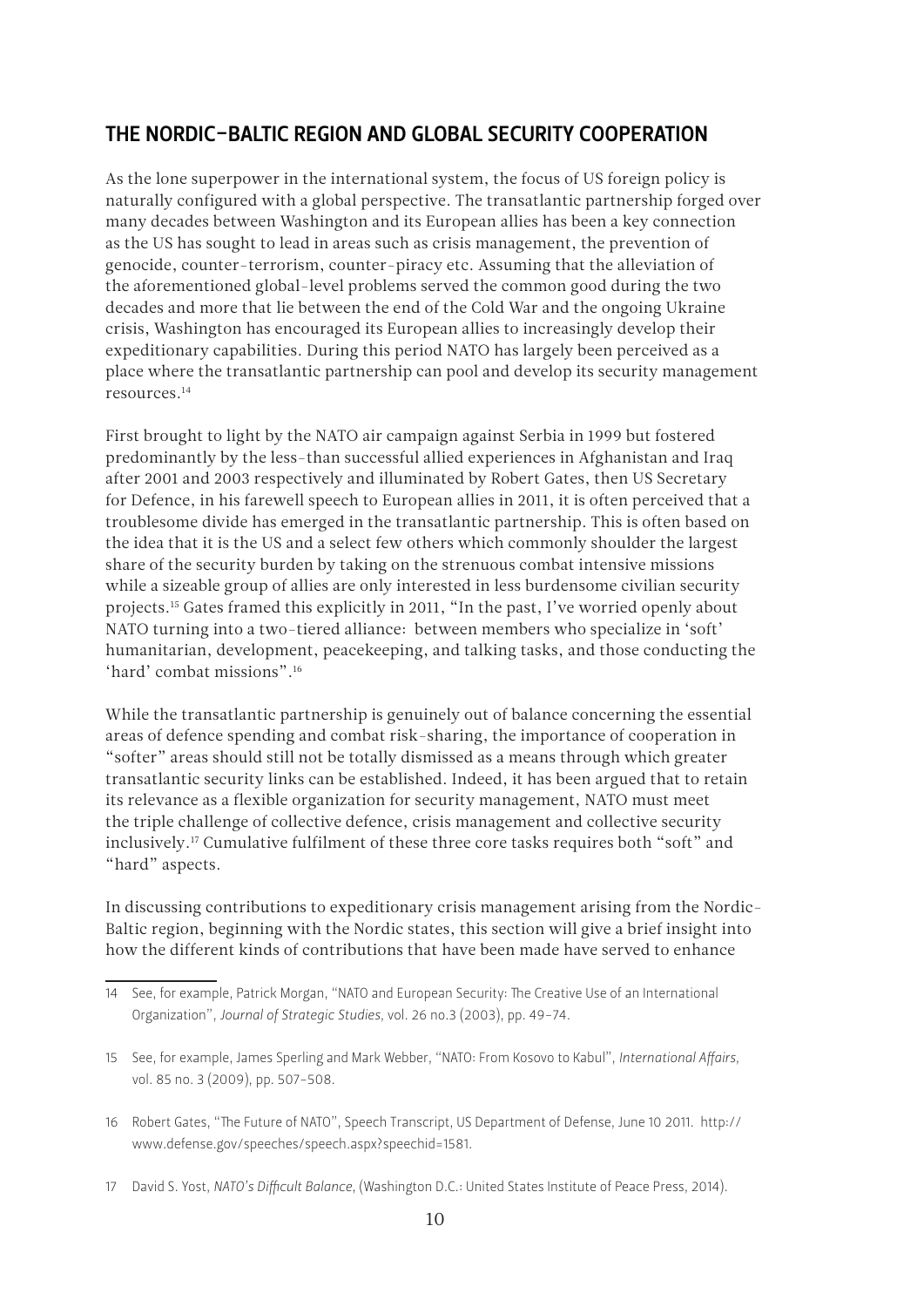the region's transatlantic link. The Nordic contribution to international peacekeeping under the auspices of the UN is well known. It has been recorded that the Nordic states provided 25% of the total troop contributions to UN peacekeeping missions during the Cold War era.<sup>18</sup>

While two states within the Nordic constellation – Sweden and Finland – cemented their official position of military non-alignment after WWII, the role that both assumed in this regard had hidden benefits for the West. The major NATO allies were not politically suitable for peacekeeping tasks during the Cold War. However, with neutral European states such as Finland and Sweden possessing the same liberal ideology while holding the access to shape peacekeeping doctrine, their contributions in this area made sure that Western influence was not absent from a central component of the UN's conflict management function.

The collapse of the Soviet Union transformed the international system and changed the suitability requirements for international peacekeepers. The outbreak of interethnic conflict in the Balkans had consequences for European security in the early 1990s and NATO moved to adjust its strategic concept from its Cold War emphasis on deterrence to out-of-area security management. Hence, as Peter Viggo Jakobsen outlines, peacekeeping techniques and best practice rapidly became aptitudes of prime transatlantic demand, and the armed forces of major NATO powers such as the US and UK turned to their Nordic partners for insight and expertise transfer in this field. With the dramatic rise in suitable contributors to international peace operations since the 1990s, it has been argued that the Nordic states have lost their comparative advantage in this regard.19

Nevertheless, far greater post-Cold War Western involvement in crisis management has largely brought the Nordic states into line with US recommendations for greater military transformation towards expeditionary force structures. While not exclusively due to the US-Nordic partnership, the relationship has nonetheless enabled the countries of the region to reform their armed forces to varying degrees and refocus their foreign and security policies. Denmark and Sweden have arguably undergone the deepest transformations (near complete focus on expeditionary operations in concert with the US, NATO, the UN, and the EU [the latter only in Sweden's case]), while something similar, but more modest, has occurred with Finland and Norway.<sup>20</sup>

This has meant that the Nordic states have been able to transform themselves from a region which imported a large degree of their territorial security during the Cold War into a significant security export region, with roles played in conflict zones ranging from Bosnia and Kosovo to Afghanistan and the Horn of Africa. Regarding the International Security Assistance Force (ISAF) in Afghanistan, both Norway and Sweden took on

<sup>18</sup> Statistic cited in Baldur Thorhallsson, "The Size of States in the European Union: Theoretical and Conceptual Perspectives", *Journal of European Integration*, vol. 28 no.1 (2006), p.25.

<sup>19</sup> Peter Viggo Jakobsen, "The Nordic Peacekeeping Model: Rise, Fall, Resurgence?", *International Peacekeeping*, vol. 13 no. 3 (2006), p. 381.

<sup>20</sup> "Enhanced Partnership in Northern Europe", US Department of State. http://www.state.gov/p/eur/rt/ epine/.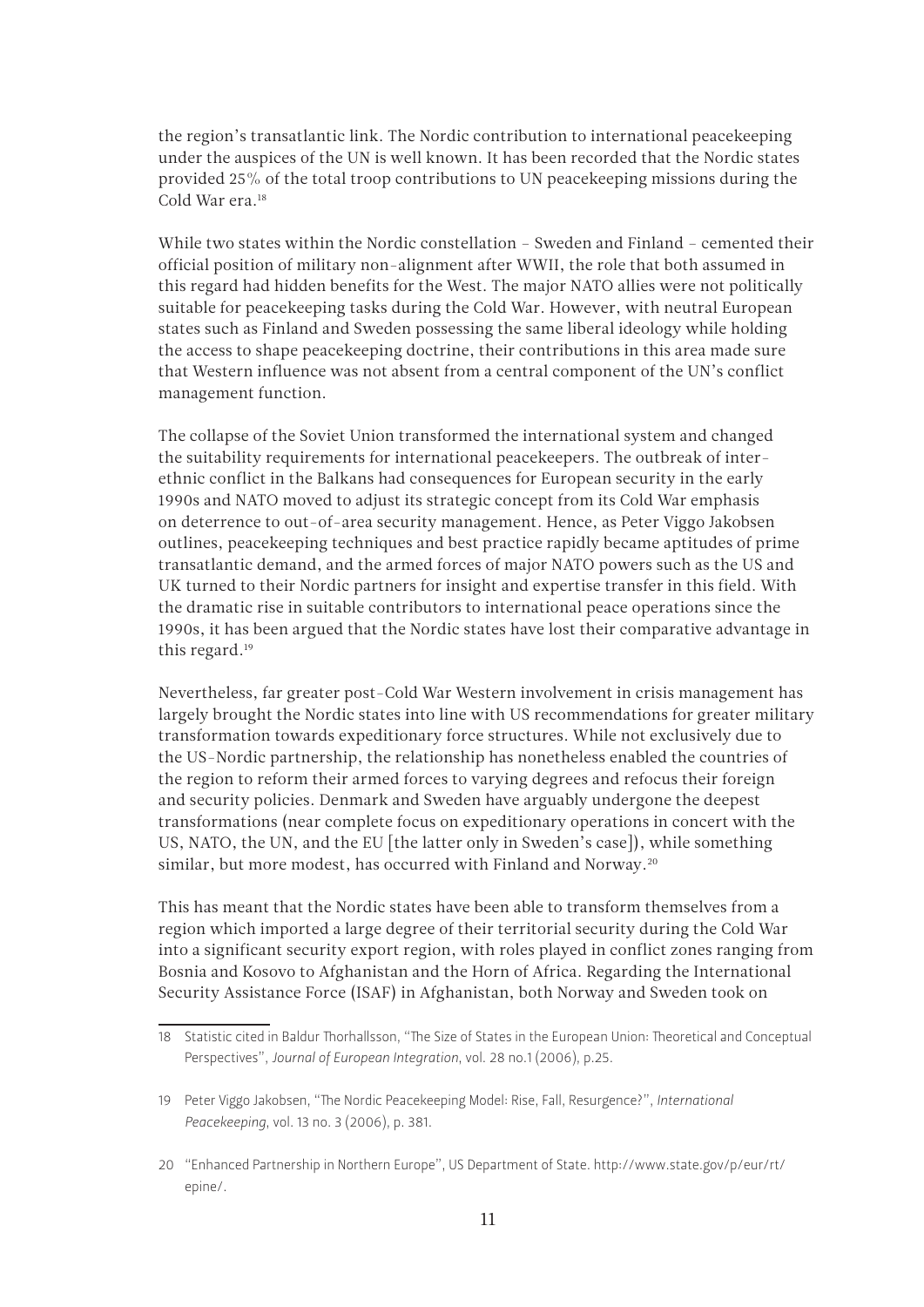significant burden-sharing tasks in leading Provincial Reconstruction Teams (PRT) in Afghanistan's north. Given the "whole-of-government" perspective which emphasizes both the civilian and military dimensions of security provision long favoured by both states, this was a multi-faceted task that both could lend important specialist expertise to.<sup>21</sup> While not a PRT leader, Finland was also on hand to provide civil-military assistance in areas as diverse as security capacity-building, policing, and security on the occasion of an Afghan parliamentary election.22

Meanwhile, Denmark has been argued to have emerged from ISAF with a particularly strong relationship with the US. When many allies were shying away, Denmark decided to deploy its combat troops in the volatile Helmand province in the Afghan south, and its strong support of the US has been argued to have created levels of access to Washington's policymakers that many other NATO allies would be envious of.23 Nordic contributions also proved significant during the campaign to remove Muammar Gaddafi in 2011 with Denmark and Norway for a time flying close to 25% of the strike missions in the air campaign. Furthermore, Norway raised eyebrows in Washington when Oslo announced it would join the major biennial US naval exercise RIMPAC in Hawaii in 2014.<sup>24</sup> Denmark, Norway, and Finland also played key roles in the effort to remove the Assad regime's chemical weapons from Syria in late 2014.

From the perspective of the Baltic states, ISAF in Afghanistan would prove a particularly important experience concerning their efforts to enhance their transatlantic link. Given Baltic territorial security fears, scant financial resources and limited experience with out-of-area operations as fledgling NATO allies as ISAF began in earnest, the Baltic performance in expeditionary burden-sharing under ISAF proved quite impressive.

Flagship Baltic contributions included Estonia's ability to take up the combat mantle in Helmand when many long-established allies were reluctant to do so, and this was in a way similar to the situation with Denmark in that it ensured particularly strong recognition from Washington. Latvia's role as lead coordinator for the Northern Distribution Network (NDN) facilitating the logistics for the supplies ISAF required and its activity in security capacity-building were also important, this despite its worst domestic economic crisis since the early 1990s occurring after 2007. Lithuania's management of the PRT for Ghor, albeit less strenuous in terms of casualties compared

<sup>21</sup> See Karsten Friis and Sanaa Rehman (eds.), *Nordic Approaches to Whole-of-Government – in Afghanistan and Beyond*, (Oslo: Norwegian Institute of International Affairs).

<sup>22</sup> See Charly Salonius-Pasternak, "Finland's ISAF Experience: Rewarding, Challenging and on the Edges of the Politically Feasible", in Nik Hynek and Péter Marton (eds.), *Statebuilding in Afghanistan: Multinational Contributions to Reconstruction*, (Abingdon: Routledge, 2011), p. 286.

<sup>23</sup> Peter Viggo Jakobsen and Jens Ringsmose, "Size and Reputation – Why the USA has Valued its 'Special Relationships' with Denmark and the UK Differently since 9/11", *Journal of Transatlantic Studies*, vol.13 no. 2, (2015), pp.135-154.

<sup>24</sup> Magnus Nordenman, "On the Transatlantic Edge: Nordic Security after the Afghan War and the Ukraine Crisis," *RUSI Journal*, vol. 159, no. 3 (2014), pp. 46-52.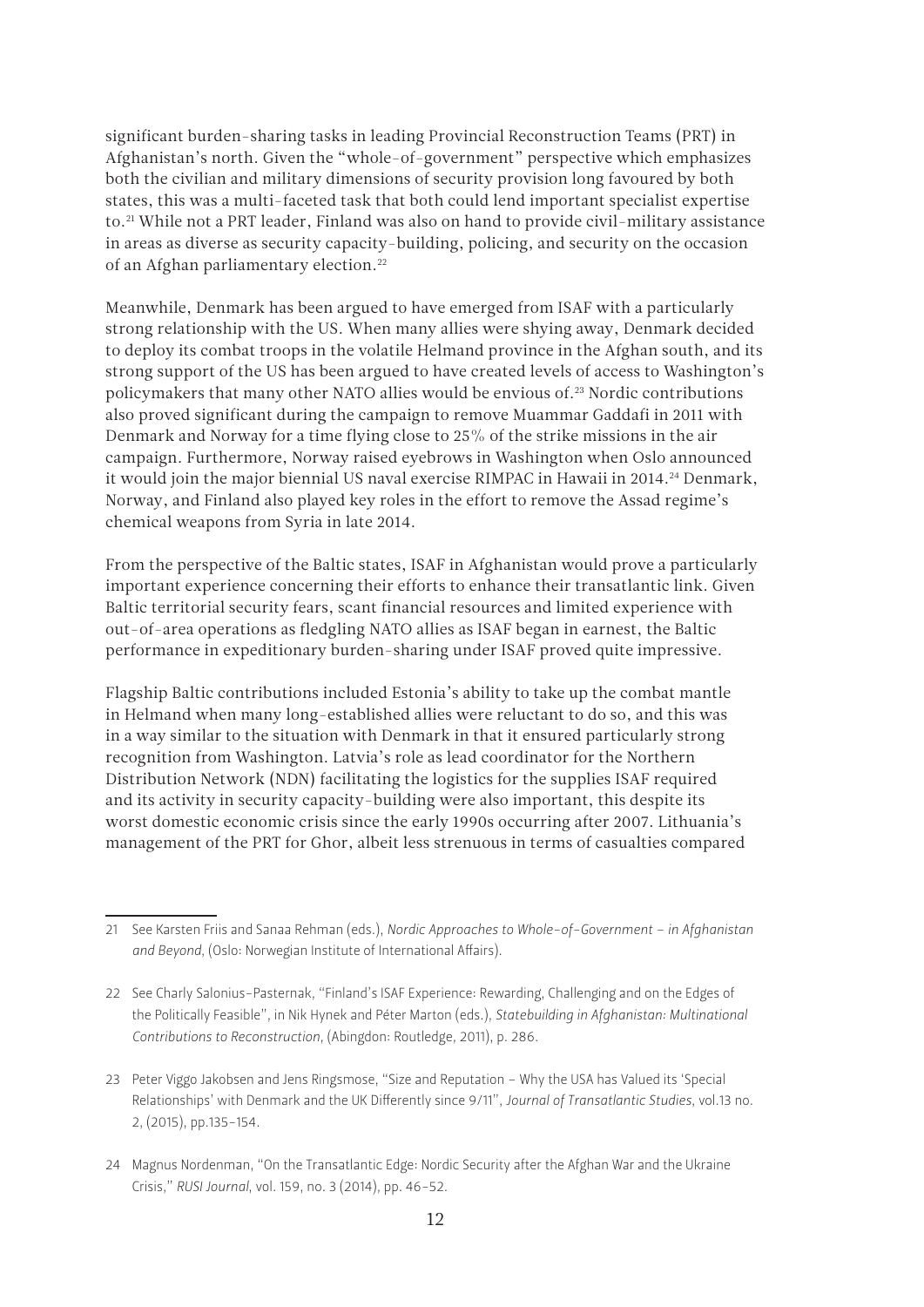to combat tasks, was an arduous task in terms of labour and resources. Despite serious pressures which could have tempted abandonment, Vilnius persevered to the end.25

Bridging the collective ISAF experience of the Baltic states in terms of their adaptability as transatlantic allies, comments made by US Vice-President Joe Biden when the Baltic presidents met with President Barack Obama in 2013 succinctly frame the positive US perception of Baltic burden-sharing in Afghanistan. Biden outlined that, by their actions, the Baltic states had positively changed their diplomatic discourse with Washington from one centred on what the US could do to alleviate the Baltic security situation to a contemporary discourse focused on how the Baltic states and Washington can cooperate in assisting the resolution of global challenges.26 With Washington's recognition forthcoming, Baltic adaption to NATO's security provision demands within the Afghan theatre has somewhat facilitated the casting off of the "net security consumer" label. While the lead-in logic may be paradoxical, Baltic contributions to NATO's core objectives during the ISAF era strengthened their transatlantic link and thus granted added diplomatic value with regard to their territorial security policies.

<sup>25</sup> For greater elaboration on this issue, see Eoin M. McNamara, "When Contributions Abroad Mean Security at Home? The Baltic States and NATO Burden-Sharing in Afghanistan" in Robert Czulda and Marek Madej (eds.), *Newcomers no More? NATO and the Future of Enlargement from the Perspective of the 'Post-Cold War Members'* (University of Warsaw: Institute of International Relations, 2015), pp. 153-168.

<sup>26</sup> Joe Biden, "Op-Ed By Vice President of the US Joe Biden", Embassy of the United States in Vilnius, Lithuania, 30 August 2013. http://vilnius.usembassy.gov/press\_releases/2013/08/30/2013--op-ed-by-vicepresident-of-the-u.s.-joe-biden.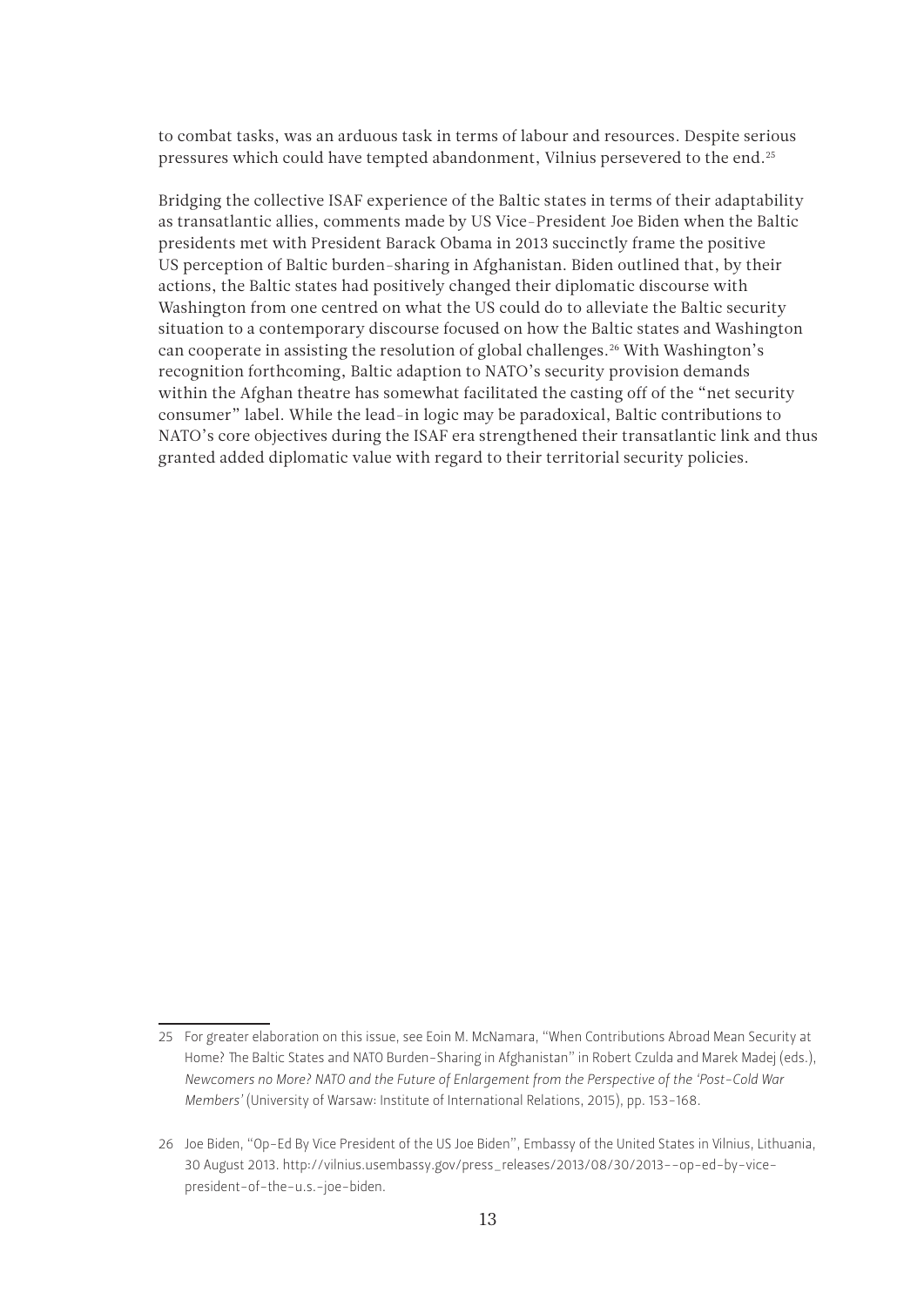## <span id="page-13-0"></span>THE TRANSATLANTIC LINK AFTER UKRAINE

While the logic of expeditionary forces has dominated both US strategic thinking and that of the wider transatlantic partnership since the early 1990s, a previously unforeseen reversal back towards the examination of territorial defence capabilities has come to the surface since the onset of the Ukraine crisis and Russia's annexation of Crimea in March 2014. Considering the risk of the crisis spilling over from the proximate post-Soviet region, the Nordic-Baltic region has figured centrally in the US strategy, which aims to enhance security in Europe in light of emerging security challenges.

The US approach to European security has evolved considerably during the past two decades so that currently it can be described as a two-pronged approach. First, the US supports the ability of institutions and organizations to deal with the changing security environment, fundamentally by pushing for and helping to develop its allies' and NATO's capabilities and supporting other (sub-regional) cooperation, such as the Nordic Defence Cooperation (NORDEFCO). The same logic applies to US support of enhanced regional defence cooperation links for the Baltic states within NATO. Second, the US has increased and deepened bilateral cooperation with countries interested in both developing new capabilities and seriously modernizing their armed forces.

Looking at what the US has done concretely since 2014 to support allies and NATO as a whole, four lines of effort can be discerned: immediate; ongoing but enhanced; longerterm and structural and/or institution-building actions. As immediate concrete military responses to events in Ukraine, the US increased the number of F-15C fighter jets on duty as part of the Baltic Air Policing mission from four to ten, as well as deploying twelve F-16s to Poland and six to Romania. The US also deployed a total of 600 soldiers from the 173rd Airborne Division to the Baltic states and Poland.

While the rotations of 150 soldiers in each country were derided by some as merely symbolic, their political and military value was clear to more objective observers. The presence of American soldiers enabled concrete joint training with host nation forces, while acting as reconnaissance and lead-in elements – as well as a military-political tripwire – should more troops and equipment need to be brought in. The 173rd AB units were relieved by around 600 soldiers from the 1st Brigade 1 Cavalry Division from Texas with its considerably heavier fighting vehicles that are typical of US Cavalry units. These immediate reassurance/deterrence actions as well as increased surveillance and planning efforts have since been subsumed under the broader Operation Atlantic Resolve effort.

As well as playing the key managerial role behind these measures, the US has worked with its allies to increase or expand its ongoing military exercise efforts in Europe. This has included establishing a number of exercises at short notice. Some of the more notable of these include: Sabre Strike 14 (580); BALTOPS 14 (1300); Flaming Sword 14 (140 SOF); Combined Resolve II (1200); Platinum Lynx 14 (75); Platinum Eagle 14 (75); Summer Shield 14 (100); Sabre Guardian 14; and Rapid Trident 2014, which was held in western Ukraine in September 2014.

The number of exercises held under the Operation Atlantic Resolve umbrella points to the seriousness of US efforts to support and develop European defence capabilities. Of course, many of the exercises now placed under the Operation Atlantic Resolve umbrella had been planned prior to 2014, showing that Washington had taken its enduring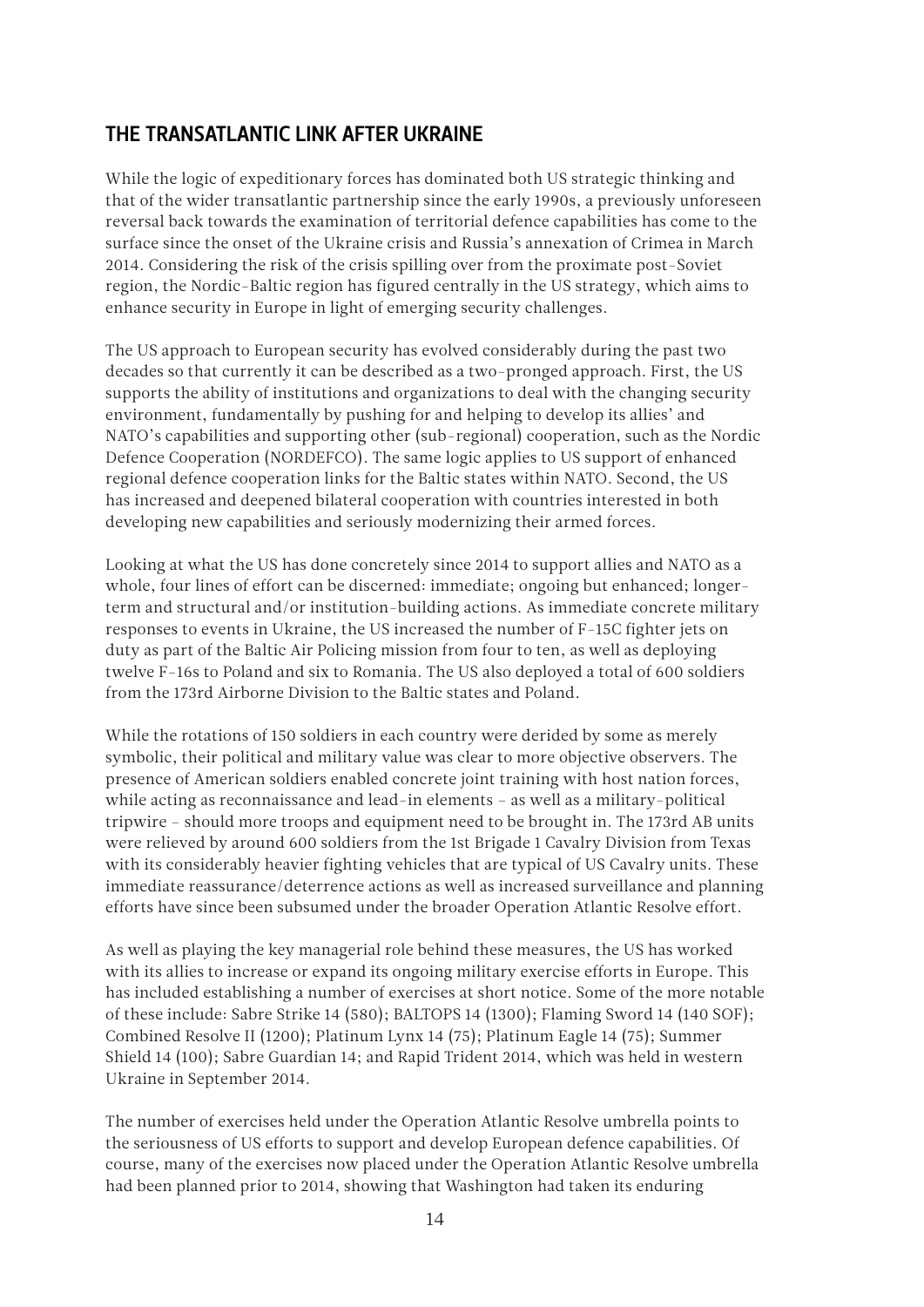commitment to developing and supporting European defence and security seriously even before Russia's invasion of Crimea.

The third line of effort has been longer-term, through the development of the European Reassurance Initiative (ERI).<sup>27</sup> The \$1 billion initiative is meant to boost the United States' "rotational presence", the prepositioning of equipment, and to conduct additional training with allies and partners. While belittled by some, \$1 billion is a considerable sum to spend in a year and is in the same ballpark as what the US contributes annually to NATO's three budgets (military, civil and the NATO Security Investment Program). The idea of prepositioning equipment and rotating forces into and out of regions is not new; they are the very concepts on which the two-year-old US global force posture plan is based. The European Rotational Force (ERF) was planned well in advance of this year's events in Europe.

The above mentioned Combined Resolve II exercise marks the first major combat training rotation of the European Rotational Force, and it is set to be the first user of the European Activity Set (EAS), which is a battalion-sized set of US military vehicles and equipment pre-positioned at the Grafenwoehr Training Area. The EAS includes the most up-todate equipment in the army inventory, including the M1A2 Sep v2 Abrams tank and the M2A3 Bradley Infantry Fighting Vehicle.<sup>28</sup> The US Marines have also updated the type of equipment prepositioned in caves in Norway, adding among other things heavy M1A1 Abrams tanks, amphibious assault vehicles and Assault Breacher Vehicles. Originally prepositioned during the 1980s, much of the equipment was taken into use for the wars in Iraq and Afghanistan. Discussions about the need to update and refill began in 2013. Supplies currently hold the basic equipment required for a Marine Expeditionary Brigade (MEB) of 14,000 to 18,000 marines.<sup>29</sup>

The prepositioning of equipment and vehicles with units based in the US rotating into Europe for months at a time is of course very different from what Europeans regarded as reassurance during the Cold War: "mega bases" with permanently stationed troops. Considering current political, economic and military realities, a considerably more sustainable and relevant approach is the maintenance of a "sustained, persistent presence". This will be complemented by the fourth line of effort by the US and other European NATO allies, developing longer-term structures which take into account the changed security environment in Europe.

<sup>27</sup> "Fact Sheet: U.S. Support and Reassurance Initiatives for the Baltics and Central Europe", The White House, September 3 2014. [http://www.whitehouse.gov/the-press-office/2014/09/03/fact-sheet-us-support](http://www.whitehouse.gov/the-press-office/2014/09/03/fact-sheet-us-support-and-reassurance-initiatives-baltics-and-central-eu)[and-reassurance-initiatives-baltics-and-central-eu](http://www.whitehouse.gov/the-press-office/2014/09/03/fact-sheet-us-support-and-reassurance-initiatives-baltics-and-central-eu) .

<sup>28</sup> For more on both the European Activity set and Combined Resolve, see "What Is Combined Resolve IV", US Army Europe's Training Command, January 16 2015. [http://www.eur.army.mil/jmtc/CombinedResolve.](http://www.eur.army.mil/jmtc/CombinedResolve.html) [html](http://www.eur.army.mil/jmtc/CombinedResolve.html) .

<sup>29</sup> Dan Lamothe, "The Pentagon is Adding to Its Arsenal of Weapons in Norway's Caves". *The Washington Post*, August 12 2014. [http://www.washingtonpost.com/news/checkpoint/wp/2014/08/12/the-pentagon-is](http://www.washingtonpost.com/news/checkpoint/wp/2014/08/12/the-pentagon-is-adding-to-its-arsenal-of-weapons-in-norways-caves/)[adding-to-its-arsenal-of-weapons-in-norways-caves/.](http://www.washingtonpost.com/news/checkpoint/wp/2014/08/12/the-pentagon-is-adding-to-its-arsenal-of-weapons-in-norways-caves/) And Joseph Trevithick, "Why is the Pentagon Stuffing Caves in Norway Full of Tanks?" The Week, October 22 2014. [http://theweek.com/article/](http://theweek.com/article/index/270353/why-is-the-pentagon-stuffing-caves-in-norway-full-of-tanks) [index/270353/why-is-the-pentagon-stuffing-caves-in-norway-full-of-tanks](http://theweek.com/article/index/270353/why-is-the-pentagon-stuffing-caves-in-norway-full-of-tanks).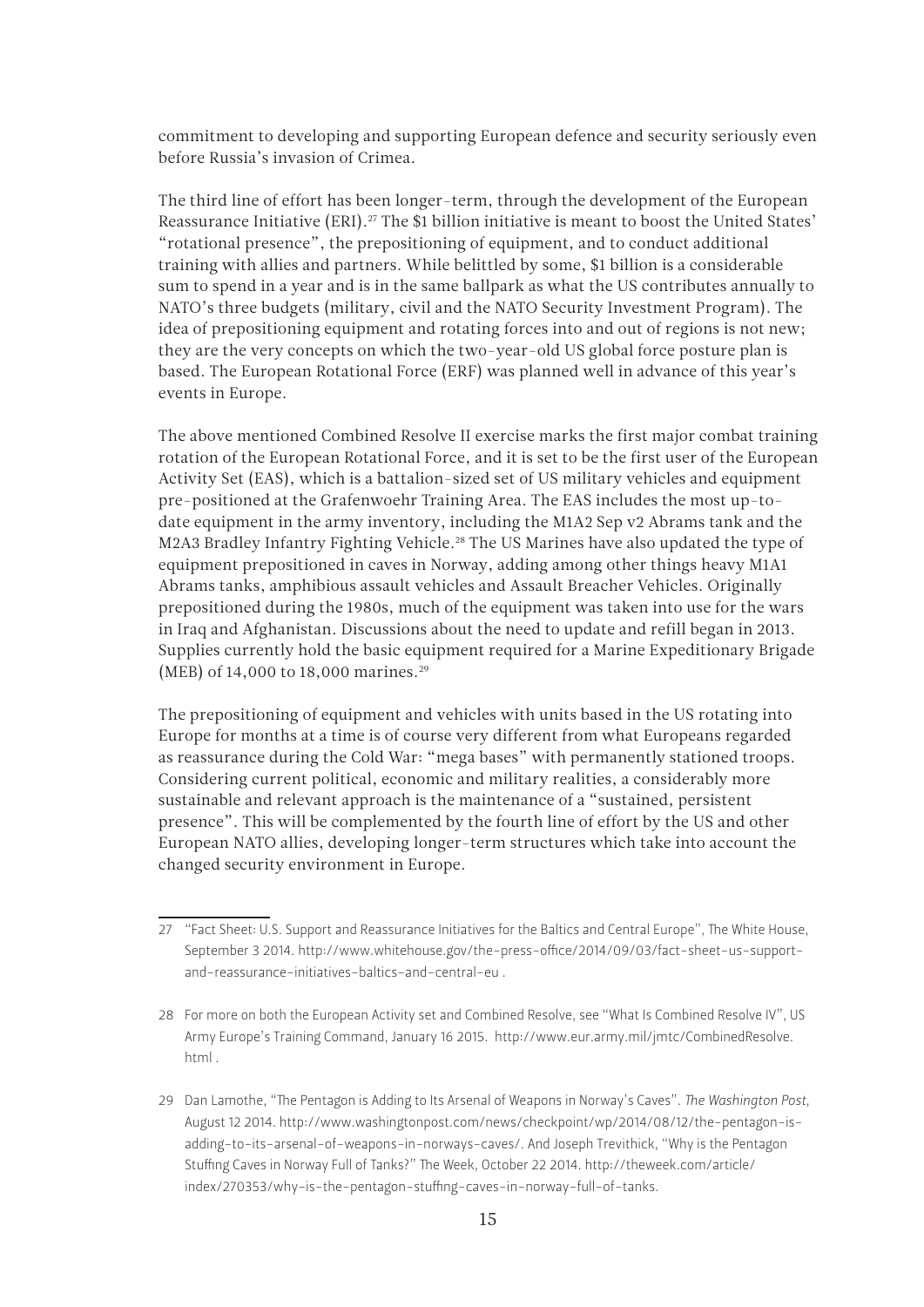The fourth line of effort by the United States is institutional and structural in nature. Together with European NATO allies, the goal is to rebalance NATO. The main purpose of this rebalancing is to shift planning, training and deployment practices back towards territorial defence and to ensure that NATO member troops and equipment are present in the eastern-most member states. This does not mean that NATO will ask members to continuously station large forces with other allies; rather host-nation support capabilities are strengthened, thereby increasing the ability to quickly receive forces should the need arise.

With the Baltic states among the principal beneficiaries, the Readiness Action Plan (RAP) formally introduced at NATO's Summit in Wales in September 2014 has thus, for the moment at least, stayed within the confines of NATO's "scalability" approach to security in the east. Agreed to both assure eastern allies and deter Russian aggression, measures include the creation of a 5,000-strong Very High Readiness Joint Task Force (VJTF) as a "spearhead" within the NATO Response Force (NRF) where some sections can be capable of deploying within 48-72 hours.30 Six "forward units" consisting of about a dozen NATO personnel will be stationed in the Baltic states, Poland, Bulgaria and Romania to provide command and control should a response from the VJTF be required.31 Moreover, as the VJTF will not be fully operational until 2017, an "interim spearhead force" consisting of a brigade of Dutch, German and Norwegian troops has been ready since January 2015.<sup>32</sup>

Nevertheless, beyond the shuffling of labels, as Jens Ringsmose outlines, these moves should still not be exaggerated as particularly innovative considering the pre-established framework of the NRF. These contemporary initiatives will now set the basis for tailoring the response force more towards regional territorial defence, constituting modest evolution from the NRF's original conception as a mechanism primarily for out-of-area crisis management. Furthermore, with the possibility of British, German and US troops coming into the Russian line of fire should the force be called into action, the creation of the VJTF can have a wider political significance in serving to stall conflict escalation, considering the potentially severe consequences which might arise for the major powers under a deployment scenario.<sup>33</sup>

The second prong of the US approach to the strengthening of European security concerns the supporting of individual countries bilaterally, whether or not they are allies. Partially, this approach is simply pragmatic, reflecting an increasing frustration in the US that most European countries are relying on the United States for defence to a greater

<sup>30</sup> "NATO Response Force", The North Atlantic Treaty Organization, February 23 2015. http://www.nato.int/ cps/en/natolive/topics\_49755.htm .

<sup>31</sup> "NATO Chief Warns of Challenges After 'Black Year'", *Radio Free Europe / Radio Liberty*, January 30 2014. http://www.rferl.org/content/nato-chief-warns-challenges-black-year/26822033.html .

<sup>32</sup> Michael R. Gordon, "Nimble New NATO Force to Take Form Next Year", *The New York Times*, December 12 2014. http://www.nytimes.com/2014/12/03/world/europe/nato-to-create-interim-rapid-responseforce-to-counter-russia.html?\_r=0.

<sup>33</sup> Jens Ringsmose, "NATO's Response Force Reloaded: How Much Support, To Counter Which Threats?", *Europe's World*, February 3 2015. http://europesworld.org/2015/02/03/natos-response-force-reloadedmuch-support-counter-threats/#.VVi8CLmqqko .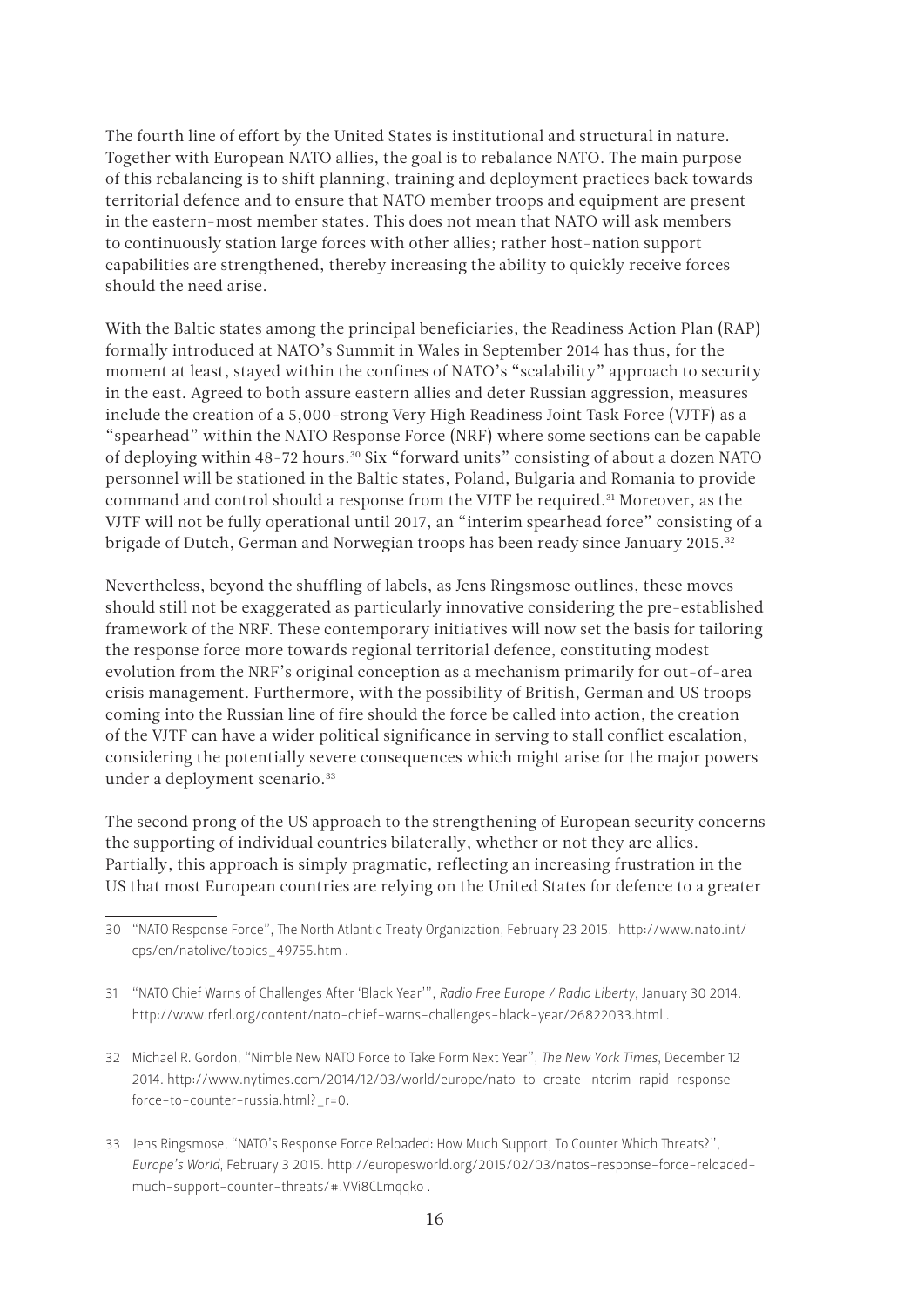degree than during the Cold War.<sup>34</sup> Grand buzz-phrases such as "smart defence" and "pooling and sharing" suggest increases in capabilities, but in practice these have not led to actual increases in defence capabilities. With an eye towards this, the US has sought to find other ways to bolster European and NATO members' security. This can be evidenced in part from recent experience within the Nordic-Baltic region.

Examining a possible predicament for the Baltic states as NATO allies, a question of contingency largely surrounds their military preparedness for the 48-72 hour time-lag separating an armed encroachment on their territory and the arrival of NATO ground forces. It has been argued that prudent management of this scenario involves a Baltic defence strategy that would aim to at least sharply delay the progress of the encroaching side through the cultivation of a hostile combat environment which would severely hamper the enemy force.<sup>35</sup>

The effect of this strategy is determined by three interlinked aspects: training, tactics and technology. While the two former aspects have been honed over a considerable time period, the Baltic states are further advantaged by their access to NATO's networks in procuring the most innovative defence technology suitable for small militaries. Their link to the American defence-industrial sector will likely be of prime importance in this regard. For example, Estonia was among a select group of allies sanctioned by Washington to procure the US-manufactured Javelin anti-tank missiles during the autumn of 2014.36 Harnessing the transatlantic link in order to acquire first-rate military technology facilitates the opportunity to partially compensate for a disparity in troop numbers, while also creating the potential strategic advantage to escalate the adversary's hostility perception and thus enhance conventional deterrence capability.

In the case of Finland, a state that is not a NATO ally, Finnish-US arms procurement cooperation dates back to the late 1930s, when Finland was able to purchase forty Buffalo Brewster planes diverted from the US Navy. In 1992, Finland decided to buy 64 F-18 Hornet aircraft from the US, starting a new era of closer military and defence cooperation. In 2012, after a half-decade effort, the US permitted Finland to buy its most advanced air-to-ground missile, the Joint Air-to-Surface Standoff Missile (JASSM). At the time only the United States itself and Australia had been permitted to procure the missile, although Poland has recently joined the small group of JASSM users.

The deep-strike capability of the missile increases Finland's conventional deterrence and strengthens overall territorial defence capabilities. At the same time it also indirectly strengthens NATO's north-eastern flank and deepens the bilateral relationship between Finland and the US, while also having an impact on the distribution of military

<sup>34</sup> Jorge Benitez, "Will the U.S. 'Rebalance' its Contribution to NATO?", *Defense One*, October 20 2013. [http://](http://www.defenseone.com/ideas/2013/10/will-us-rebalance-its-contribution-nato/72281/) [www.defenseone.com/ideas/2013/10/will-us-rebalance-its-contribution-nato/72281/.](http://www.defenseone.com/ideas/2013/10/will-us-rebalance-its-contribution-nato/72281/)

<sup>35</sup> Lars Wallin and Bengt Andersson , "A Defence Model for the Baltic States", *European Security*, vol. 10 no.1 (2001), pp.100-101.

<sup>36</sup> "Estonia – Javelin Missiles", Defence Security Cooperation Agency (US Department of State), October 7 2014. http://www.dsca.mil/major-arms-sales/estonia-javelin-missiles.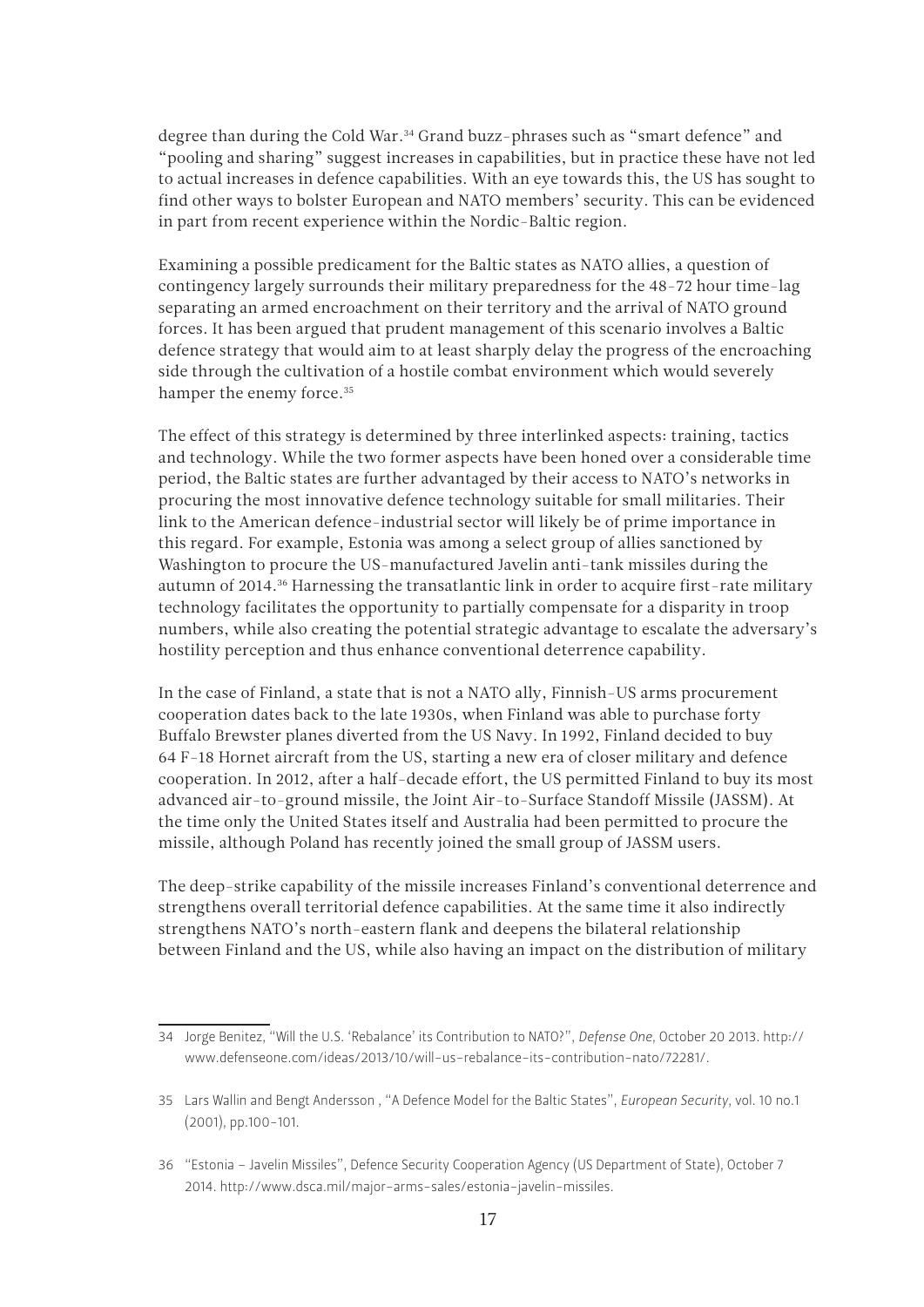capabilities across the Baltic sea region.<sup>37</sup> Moreover, considering this trend, it should also be noted that Finland is not alone among its Nordic counterparts; the Nordic states have for a considerable time had strong links with the US in terms of industry and capability development and both Norway and Denmark are F-35 partners (although Copenhagen has yet to make a final decision on its choice for the next generation fighter jet for its air force). At the same time, Sweden's Gripen jets rely to a substantial degree on sophisticated US technologies.

<sup>37</sup> For more on the implications of the US sale of JASSM to Finland, please see Charly Salonius-Pasternak, "Not Just Another Arms Deal: the Security Policy Implications of the United States Selling Advanced Missiles to Finland", Finnish Institute of International Affairs Briefing Paper 112 (2012) [http://www.fiia.fi/fi/](http://www.fiia.fi/fi/publication/279/not_just_another_arms_deal/) [publication/279/not\\_just\\_another\\_arms\\_deal/.](http://www.fiia.fi/fi/publication/279/not_just_another_arms_deal/)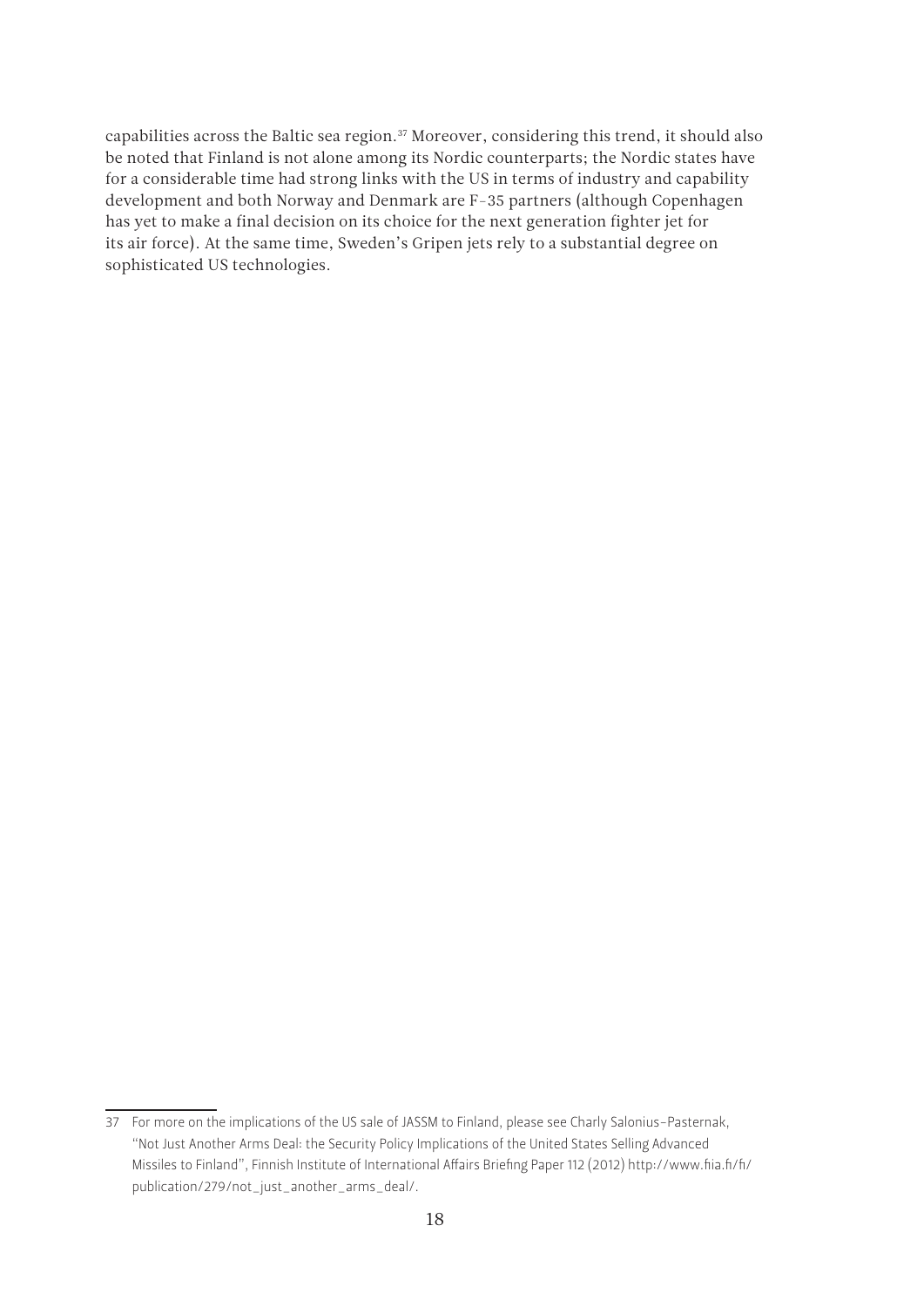#### <span id="page-18-0"></span>REBALANCE AND CHANGE IN US FOREIGN POLICY

As previous sections have outlined, the transatlantic security link connecting Washington with the capitals of the Nordic-Baltic region is reinforced by a series of fundamental strengths. However, dealing first with issues indicating uncertainty from the US side of the partnership before moving onto Nordic and Baltic security issues that are causing doubt over the next section, there are also weaknesses concerning each side of this triangular partnership. A broader theme within US foreign policy that requires elaboration is Washington's much-discussed strategic "rebalance" (née "pivot") towards Asia.

Concerning the contemporary setting, this "rebalance" coincides with a time of US disillusionment regarding the perceived reluctance of its European allies to stall their declining defence expenditures together with a general weariness towards global engagement. The broader US foreign policy community is uncertain about the future role of the US on the global stage, and this comes at a time when many Americans are weary of global activism in the wake of two less-than successful wars in Iraq and Afghanistan.38 There are also calls from both leaders and regular citizens that the US needs to reduce its foreign engagement and instead focus on domestic rejuvenation through, among other things, investment in infrastructure renovation and expansion, additional resources for education, and resolving some of the tough and lingering social issues that are present in American society.39

American weariness with regards to global engagement and disappointment with its European partners and allies also comes at a time when Asia appears to be inevitably rising to global prominence in economic, political, and also military terms. The US announcement of a "rebalancing" towards the Asia-Pacific region is a response to this emerging global security environment. However prudent it may be, it has served to introduce further uncertainty to the transatlantic relationship, and perhaps the US could have better communicated to its European partners its significant – but far from radical – plans for the Asian "rebalance". This may have prevented overblown fears in some corners of Europe that the drawdown of US troops would signal the first steps towards eventual neglect of the continent.

While the US has sought to reassure its European partners that the rebalancing towards Asia does not mean that Washington is abandoning Europe, it does not seem to have had the desired effect. Not only that, the US "rebalance" towards Asia is not occurring without reason – there is a real shift of economic, political, and military power away from the West and towards Asia and the global south and there is little to suggest that this trend will be reversed in the coming decades.<sup>40</sup>

<sup>38</sup> Pew Research Center, "Public Sees US Power Declining as Support for Global Engagement Slips", December 3 2013. http://www.people-press.org/2013/12/03/public-sees-u-s-power-declining-as-support-forglobal-engagement-slips/.

<sup>39</sup> See, for example, Richard N. Haass, *Foreign Policy Begins at Home: the Case for Putting America's House in Order* (New York: Basic Books, 2013).

<sup>40</sup> See, for example, US National Intelligence Council (2012), *Global Trends 2030: Alternative Worlds* (Washington, DC).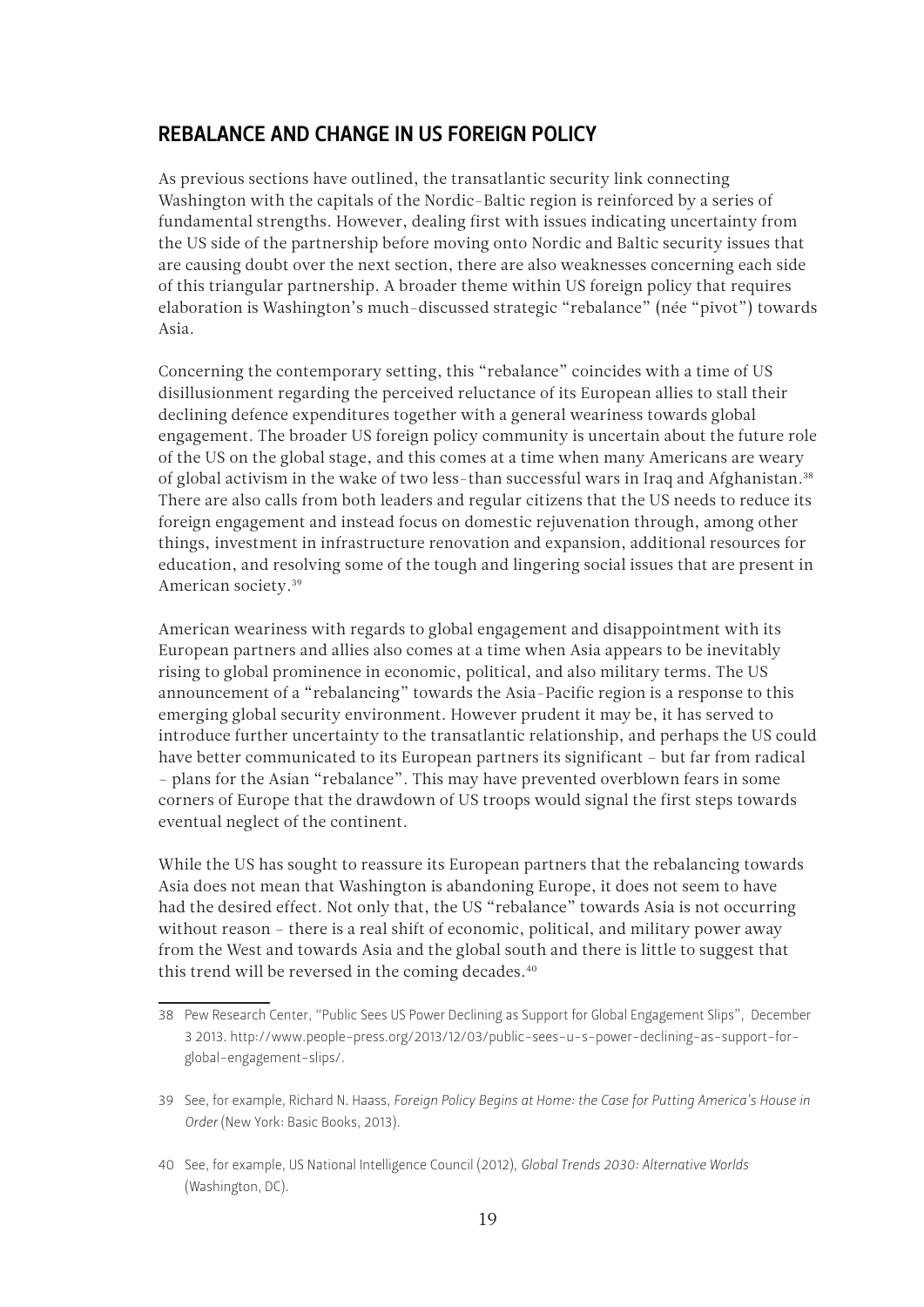The demography of the United States is also rapidly changing, and this could also diminish America's instinctual orientation towards Europe. Major European immigrant groups in the US have served as cultural, political and interpersonal bridges between the US and countries such as the UK, Ireland, Poland, Italy, Sweden, Norway and others. These relationships have played real roles in sustaining the transatlantic relationship and building domestic political support within the United States for efforts such as NATO enlargement into Central and Eastern Europe. More recent waves of American immigrants have instead been drawn from Latin America and Asia, and America's new immigrants are quite understandably and naturally more interested in the US relationship with countries such as Mexico, India, El Salvador, and South Korea. Thus, while their consequences should not be exaggerated, these transformations in US domestic and foreign policy include a degree of well-founded uncertainty; the dynamics of American involvement are changing, thus leaving many questions open for European policymakers on how they must manage this change precisely.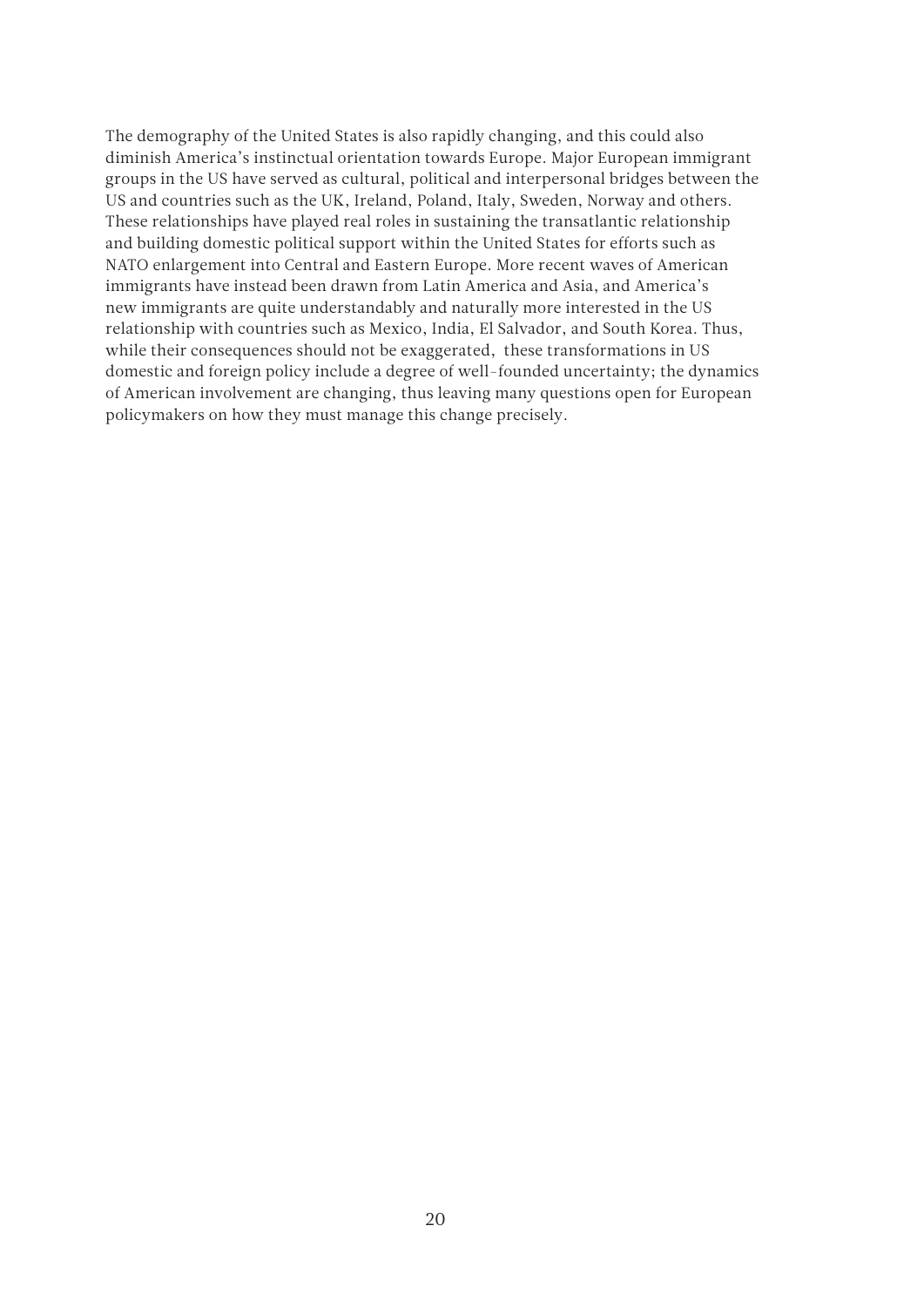#### <span id="page-20-0"></span>NORDIC-BALTIC SECURITY: EXAMINING STRATEGIC "GREY ZONES"

Uncertainty originating from the Nordic side of the region's transatlantic security link presents itself through the questions for regional defence posed by the absence of Sweden and Finland from the NATO alliance. It is plausible that NATO membership for both states would close a potential "grey zone" concerning the defence of Europe's north-eastern flank, while removing some of the obstacles currently frustrating attempts to deepen Nordic Defence Cooperation, as well as Nordic-Baltic defence cooperation.

Moreover, Finland and Sweden hold sovereignty over two island territories in the Baltic sea – the Åland Islands and Gotland respectively – both of which are of potentially high strategic importance not just for these states themselves but for collective defence surrounding the Baltic Sea rim and, by extension, for NATO as a whole. In Gotland's case, as Karlis Neretnieks has outlined, if a belligerent party were to take control of mobile anti-vessel and surface-to-air missiles from the island's territory, the capabilities of the opposing force(s) would be heavily compromised. Gotland is situated just over 150 kilometres from Russia's Kaliningrad Oblast, and if Russia were to seize the island and transport the aforementioned capabilities there, NATO's allied defence in the region would be severely complicated under such circumstances.<sup>41</sup> With Stockholm in the past perhaps anticipating the redundancy of future regional tensions, Gotland had been without a permanent Swedish military presence since 2005, but Defence Minister Peter Hultqvist has since advised the stationing of a company of 150 troops on the island as a first means to redress this situation.<sup>42</sup>

Although it is a lower-profile example, a similar logic can potentially apply to the position of the Åland Islands with regards to the emerging security challenges facing the Nordic-Baltic region. However, in peacetime at least, military planning accounting for the Åland Islands remains a sensitive prospect considering its exceptional governance circumstances under Finnish sovereignty with a number of long-standing agreements – binding under international law – that affirm the Åland Islands' de-militarization.<sup>43</sup>

Thus, arising from doubts surrounding some of the aforementioned issues within NATO, Washington is arguably one of the biggest proponents of Swedish and Finnish membership. However, the US is also hesitant to push too hard as it is sensitive to the potentially negative ramifications a high US profile would have on the budding domestic NATO debates in Finland and Sweden. Regardless, a joint Finnish-Swedish commission on the pros and cons of NATO membership, as suggested in the recent Bertelman report, would contribute to Washington's expectation that Helsinki and Stockholm take their

<sup>41</sup> Karlis Neretnieks cited in Matt Ford, "After Crimea, Sweden Flirts With Joining NATO", *The Atlantic*, March 12 2014.http://www.theatlantic.com/international/archive/2014/03/after-crimea-sweden-flirts-withjoining-nato/284362/

<sup>42</sup> Richard Milne, "Sweden Sends Troops to Baltic Island amid Russia Tensions", *The Financial Times*, March 12 2015. http://www.ft.com/intl/cms/s/0/660d038c-c8bc-11e4-8617-00144feab7de.html#axzz3aPZCICUv .

<sup>43</sup> For a detailed overview of this issue, see Teija Tiilikainen, "Åland in European Security Policy", in Alyson J. K. Bailes, Gunilla Herolf and Bengt Sundelius (eds.), *The Nordic Countries and the European Security and Defence Policy*, (New York: Oxford University Press for SIPRI, 2006), pp. 349-355.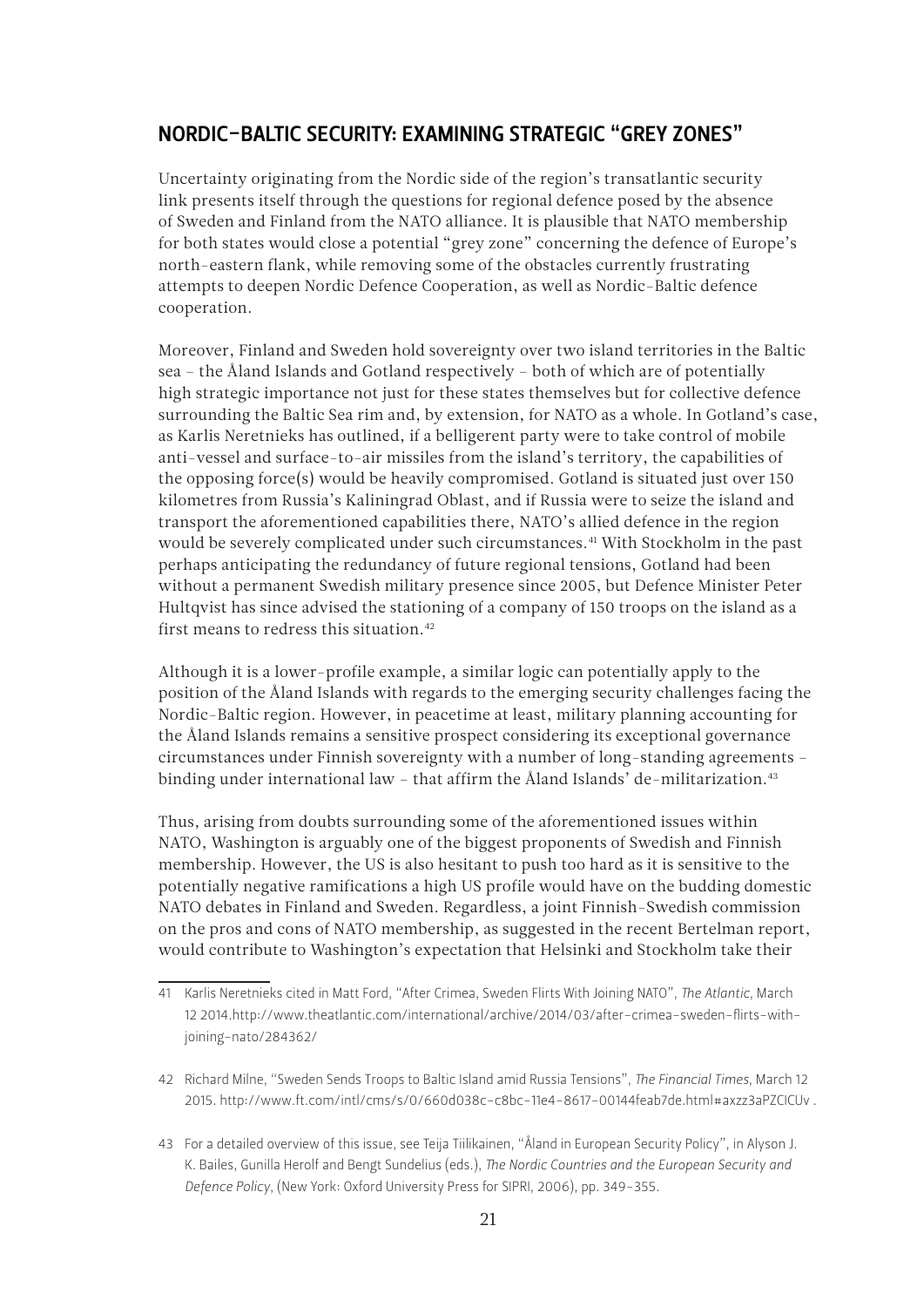security seriously, no matter what the findings of the commission would be.<sup>44</sup> For the time being at least, transatlantic defence efforts involving Sweden and Finland will have to take place within the framework of the "enhanced cooperation opportunities" agreed between the two states and NATO in the early autumn of 2014. The understanding allows NATO to potentially utilize Finnish and Swedish defence assets, such as air bases, in the event of a crisis. Within the NATO setting, this nevertheless represents an optimistic step towards the improvement of contingency planning for collective defence around the Baltic sea rim.45

The Baltic states are firmly embedded within NATO defence structures.<sup>46</sup> However, for sections of the international media at least, an area of uncertainty has been discussed considering the Russian "hybrid" tactics deployed in Ukraine, the position of Baltic Russian speaking minorities, and the potential for Moscow to encourage these groups to mobilize against the states within which they reside. This would represent an effort to accentuate social destabilization. It would also be a move which increases the "fog of war", thus potentially stifling NATO decision-making considering its response under Article 5. Since Crimea, Russia's wider European strategy has been argued to be targeting narrow points of EU and NATO difficulty which, if agitated, can nonetheless trouble the collective security posture of both institutions.<sup>47</sup> With a number of these pressure points concerning the Baltic states, given the Russian emphasis placed centrally on externally sponsored social destabilization as a form of geopolitics, the difficulties and risks surrounding Baltic domestic politics in connection with their security strategy need to be analysed.

The issue of security by way of social cohesion is most pressing for Estonia and Latvia. Both contain Russian-speaking minorities of approximately 25% within their borders. A largely misleading discourse, sometimes popular within the Western media, posits ethno-linguistic minorities in both states largely as a uniform bloc open to persuasion from either Russian propaganda or the influences of the wider Estonian or Latvian societies within which the minorities reside.<sup>48</sup>

<sup>44</sup> Tomas Bertelman, *Forsvarspolitiskt Samarbete*, (Stokhokm: Swedish Ministry of Defence, 2014).

<sup>45</sup> Charles Duxbury and Juhana Rossi, "Sweden and Finland Forge Closer Ties with NATO", *The Wall Street Journal*, August 28 2014. [http://www.wsj.com/articles/sweden-and-finland-forge-closer-ties-with](http://www.wsj.com/articles/sweden-and-finland-forge-closer-ties-with-nato-1409237354)[nato-1409237354](http://www.wsj.com/articles/sweden-and-finland-forge-closer-ties-with-nato-1409237354) .

<sup>46</sup> The following paragraphs of this section draw on points made in an article already published by McNamara, see Eoin M. McNamara, "Russian Strategy and Baltic Defence After Crimea" in Diāna Potjomkina and Andris Sprūds (eds.), *The Latvian Foreign and Security Policy Yearbook 2015*, (Riga: Latvian Intitute of International Affairs, 2015).,

<sup>47</sup> Matthew Kaminski, "Putin Has Exposed Europe's Cracks", *The Wall Street Journal*, 16 June 2014. http:// www.wsj.com/articles/putin-has-exposed-europes-cracks-1402950676.

<sup>48</sup> For an essence of this rhetoric, see Richard Milne, "Spotlight Shifts to Estonian Town if Russia Tests NATO's Mettle", *The Financial Times,* April 11 2014. http://www.ft.com/cms/s/0/9f829192-c07d-11e3-8578- 00144feabdc0.html#axzz3KB2msKQS.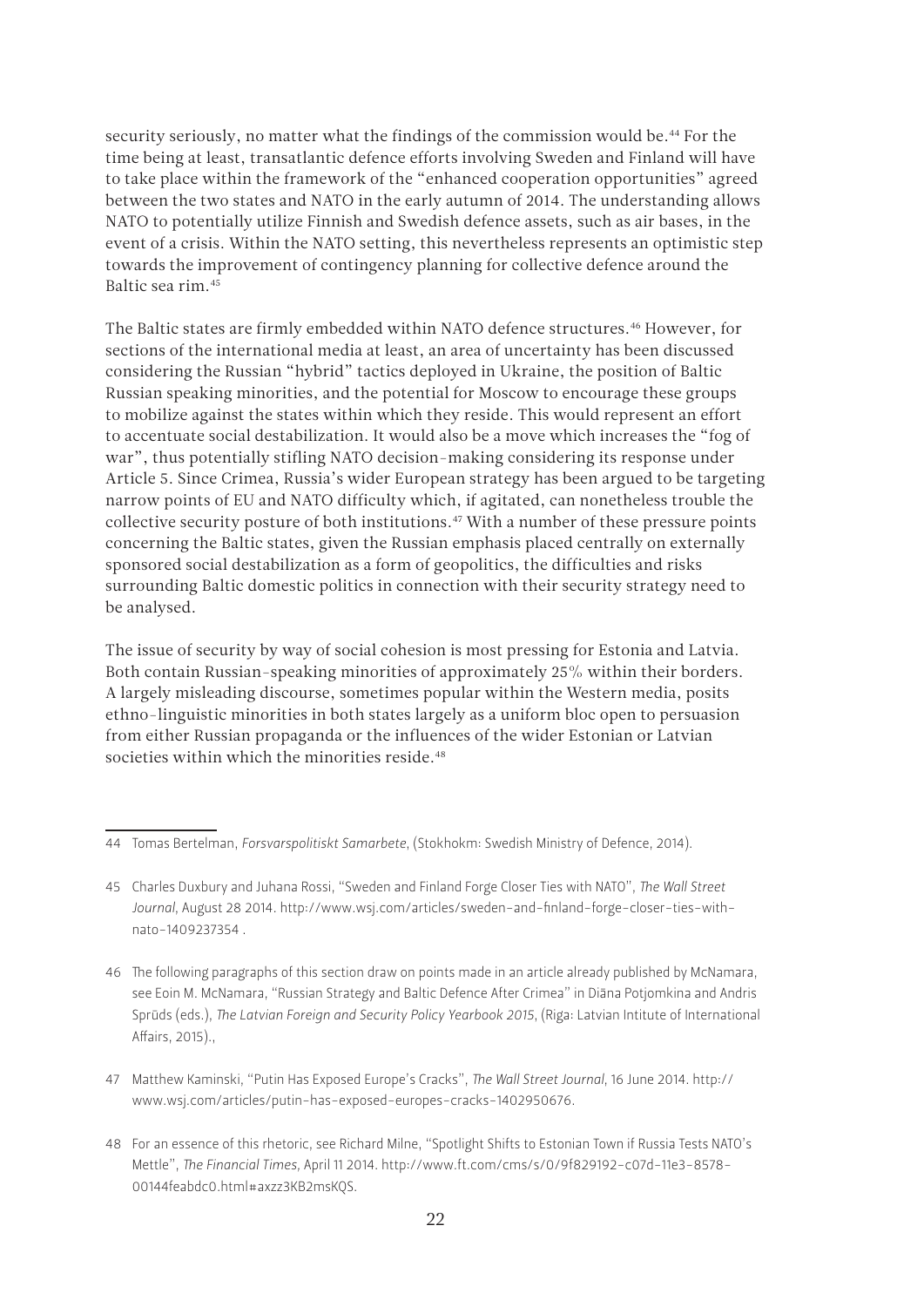This perspective neglects a number of crucial nuances. Firstly, membership of an ethnolinguistic minority on its own should never be insinuated as an indicator of disloyalty towards the state within which the minority resides. Counter to the "collective mindset" assumption, the integration levels come in different shades across the minority groups, with some fully fledged bi-lingual participants in Estonian or Latvian society, while, on the flip side, others find themselves largely disconnected from the titular societal group as either Russian or "non-citizens". In Estonia, 54% of Russian speakers hold Estonian citizenship, while others remain less integrated.49 Russian-speaking "non-citizens" are frequently perceived as the most disenfranchised within the ethno-linguistic group, with just over 13% and 7% of the Latvian and Estonian populations respectively holding the status of "non-citizen". Those holding Russian citizenship but residing in either state is 4% in Latvia and 7% in Estonia.

However, even the situation with "non-citizens" is more complicated than it appears at first glance. "Non-citizen" status is far less restrictive in terms of visa-free travel to Russia compared to Estonian citizenship. Thus, neither is it a clear-cut indicator of nonintegration, as those holding this status may wish to retain it in order to avail themselves of an arrangement perceived as advantageous. Furthermore, those within this bracket rarely seek permanent relocation to Russia.50

Baltic Russian ethno-linguistic minorities have also undergone a different identity formation process since the Soviet Union's collapse compared to most of the citizens of the Russian Federation. During the early 1990s, affinity towards a nostalgic Soviet identity may, in some quarters, have been stronger than one towards Russia. Many also considered themselves of Belarusian or Ukrainian identity.51 While Russian influence through media and cross-border interactions has no doubt played a strong role since, Baltic Russian identity has also been partially crafted through engagement with the Estonian or Latvian ethnic groups. Therefore, there is a strong case to argue that many within the Baltic Russian ethno-linguistic minorities are not of the same mindset as those of Vladimir Putin's support base in the Russian Federation.<sup>52</sup>

While the aforementioned complications undermine the view that Baltic Russian speakers can be readily geopolitically leveraged by the Kremlin in order to subvert Estonian or Latvian security through social destabilization, security risks potentially arising from the divided social composition in both states remain nonetheless. As Benjamin Reilly argues, political parties operating within divided societies can frequently attempt to utilize "the nationalist card" in attempting to maximize their share of the vote within the bounds of a particular ethnic group. If this is perceived to be successful it can encourage competition between political parties through escalating rhetoric as two

<sup>49</sup> Martin Ehala, "Russian Minority in Estonia After Crimea", *Aspen Review: Central Europe*, No. 2 (2014), p. 47.

<sup>50</sup> Ott Tammik, "Number of Grey Passport Holders Falls Below 100,000", *Eesti Rahvusringhääling*, April 24 2011. http://news.err.ee/v/759a6f74-c555-4f4a-90e4-5f57ad5b921a.

<sup>51</sup> Ammon Cheskin, "Identity and Integration of Russian Speakers in the Baltic States: A Framework for Analysis", *Ethnopolitics*, vol. 14 no.1 (2015), p. 73-74.

<sup>52</sup> Tom Balmforth, "Russians of Narva not Seeking 'Liberation' by Moscow", *Radio Free Europe / Radio Liberty,* April 4 2014. http://www.rferl.org/content/russia-estonia-not-crimea/25321328.html.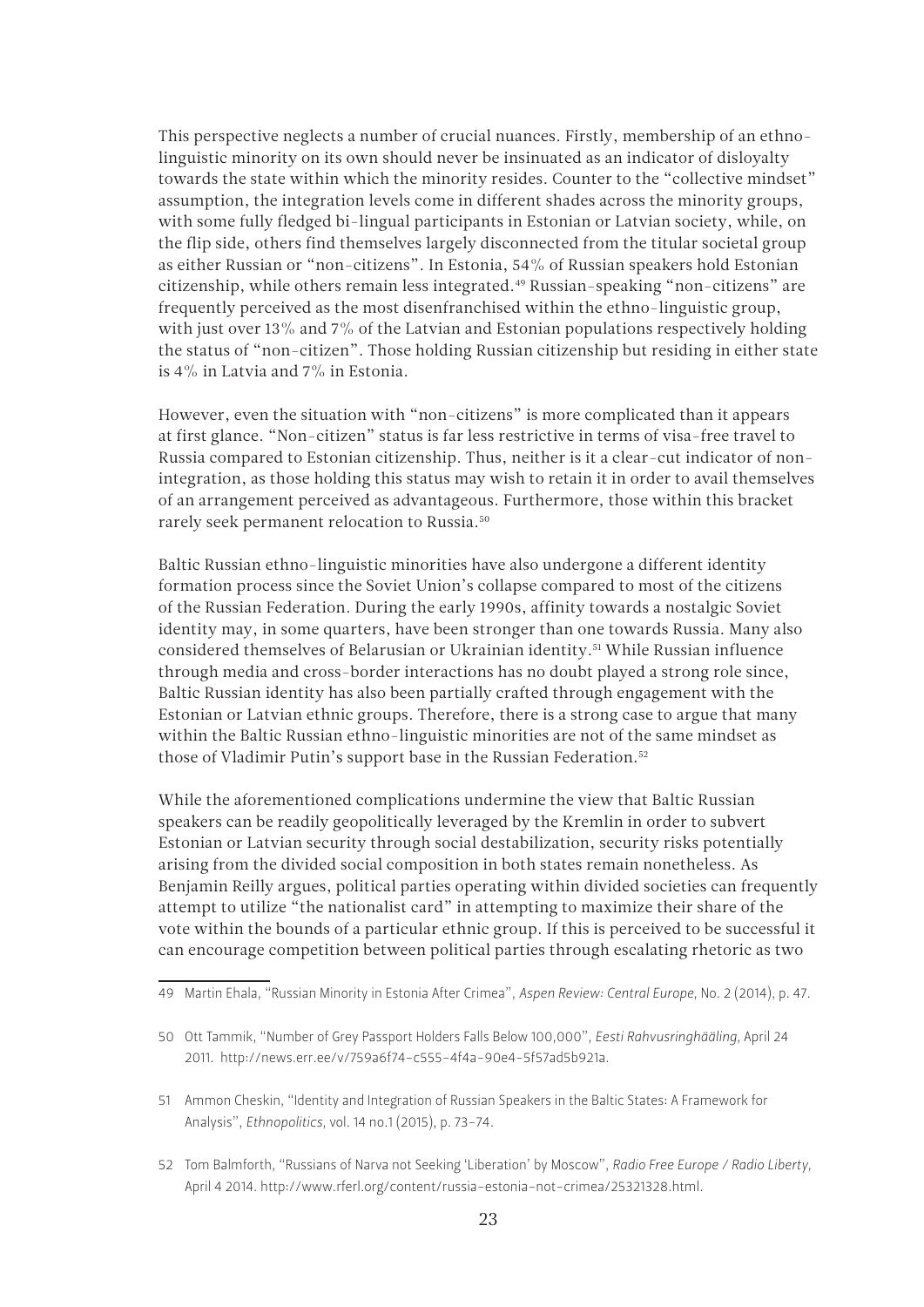or more attempt to demonstrate their nationalist credentials, thus making their position on inter-ethnic issues dangerously hard-line.<sup>53</sup> This effect was seen in the lead-up to Estonia's Bronze Soldier crisis in 2007, where the Reform Party (liberal) and the Pro Patria and Res Publica Union (conservative) jostled for the ethnic Estonian segment of the electorate before the March 2007 general election.

This competition brought the Reform Party's perilous promise that, should they be elected, the statue would be moved before that year's May 9 commemoration which had in recent years emerged as an uneasy spectacle of inter-ethnic tension in central Tallinn. With the restoration of Estonian independence in 1991 ushering in an intense era of near constant reform, Tõnis Saarts has argued that one of the crisis' underlying causes was the promulgation of a political culture conducive to a style of politics where the majority force through decisions while seeing little importance in consultation with other stakeholders.54

While the two nights of rioting that stretched law enforcement in central Tallinn to breaking point in April 2007 have not since been repeated, these events should nonetheless act as a warning as the wider geopolitical situation changes. Linking this to the wider post-Crimea strategic environment, given the Russian penchant for intervention under the veil of protecting Russian ethno-linguistic minorities in the post-Soviet area, Baltic membership of larger international organizations such as the EU and NATO has been previously argued as crucial in preventing Russian attempts to intervene more heavily in Baltic domestic affairs given the different forms of economic and military deterrence that both actors combined can project towards Moscow.55

However, the contemporary context presents some room for doubts regarding whether Russia is the status quo power it most likely was in the Baltic Sea region in 2007. Thus, caution in both domestic politics and policy remains a requirement which will serve to reduce any underlying risks. While difficult to achieve given the competitive realities of democratic politics, the encouragement of a "culture of continuous dialogue and compromise" has nonetheless been recommended to foster resilience through social cohesion.56 Thus, despite the surface banality of the situation, risk-reduction can still be argued to be a requirement in the Estonian and Latvian contexts.

<sup>53</sup> Benjamin Reilly, "Political Engineering and Party Politics in Conflict-Prone Societies", *Democratization*, vol. 13 no. 5 (2006), p. 812.

<sup>54</sup> Tõnis Saarts, "The Bronze Nights: The Failure of Forced Europeanization and the Birth of Nationalist Defensive Democracy in Estonia", *Eurozine*, October 10 2008. http://www.eurozine.com/articles/2008- 10-10-saarts-en.html.

<sup>55</sup> Hiski Haukkala, "A Close Encounter of The Worst Kind? The Logic of Situated Actors and the Statue Crisis Between Estonia and Russia", *Journal of Baltic Studies,* vol. 40 no.2 (2008), p. 208.

<sup>56</sup> Tomas Jermalavičius, Piret Pernik, Martin Hurt with Henrik Breitenbauch and Pauli Järvenpää, *Comprehensive Security and Integrated Defence: Challenges of Implementing Whole-of-Government and Whole-of-Society Approaches*, (Tallinn: International Centre for Defence Studies, 2014), p.13.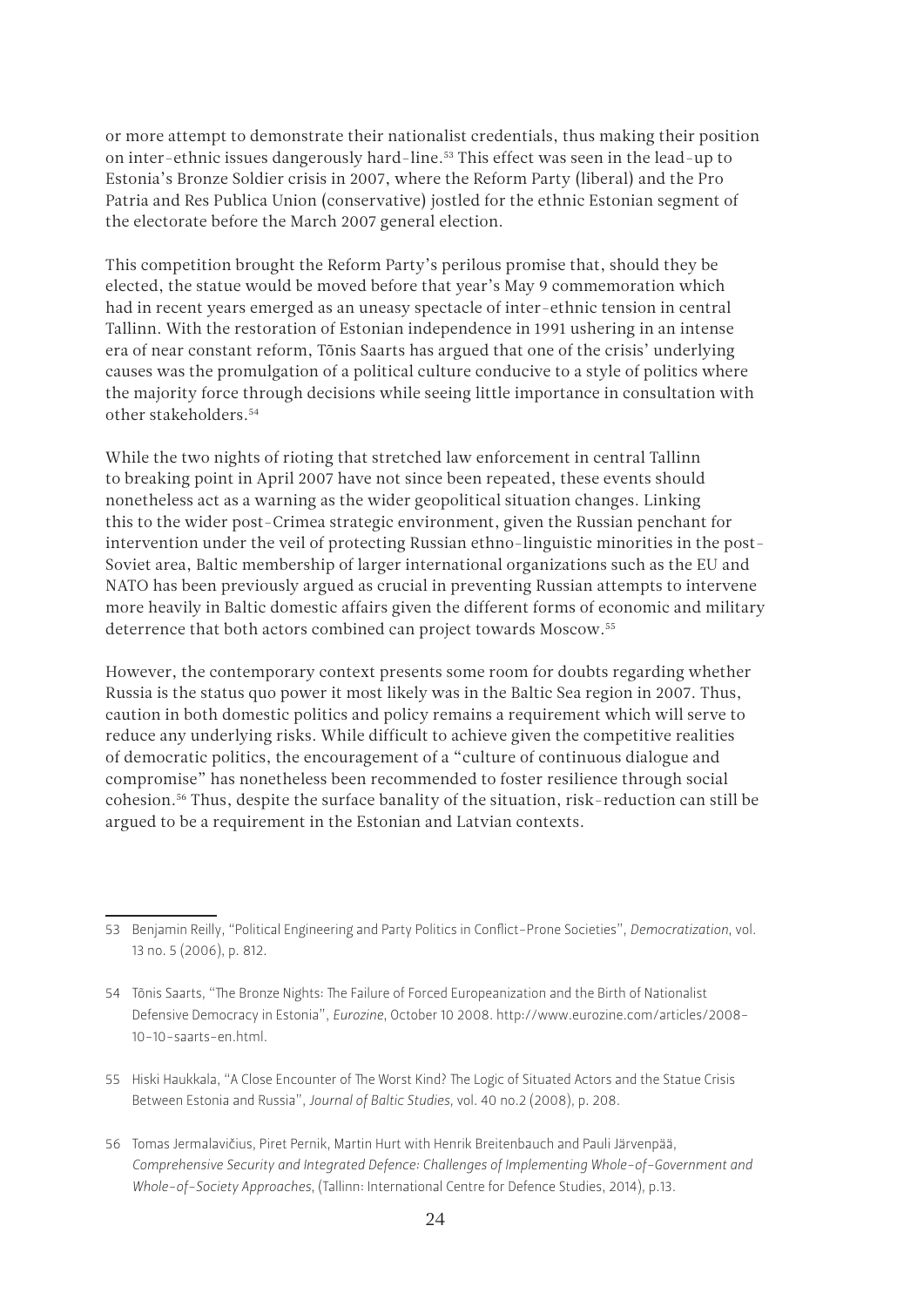# <span id="page-24-0"></span>**CONCLUSION**

This paper set out to assess the strengths and weaknesses concerning the security link between the United States and the Nordic-Baltic region. While the abrupt escalation of the Ukraine crisis since 2014 might slow progress down in this regard, for over two decades since the Cold War ended, strong cooperation in the area of expeditionary security provision has ensured that the link between Washington and its Nordic-Baltic partners developed considerably. This began from modest origins with Nordic security assistance to the Baltic states during the early 1990s. Early support for both the widening of the Baltic security conception and the liberalization of civil-military structures set the Baltic states on the road towards NATO membership, so the region's transatlantic link was strengthened considerably.

Furthermore, Nordic-Baltic contributions to Western-led out-of-area missions have allowed the accumulation of significant diplomatic capital with Washington. This has been the case particularly with respect to the Baltic states, where their participation in ISAF in Afghanistan served to transform their status from that of fledgling NATO newcomers to allies located at the centre of NATO's core tasks.

There has been much discussion of the US "rebalance" towards Asia and the consequences this might have for European security. Like many other areas of the continent, this will have knock-on effects for the Nordic-Baltic region. This paper has argued that the negative effects for Europe arising from this US foreign policy initiative should not be over-exaggerated. However, in the context of the wider US effort to both reassure its European allies while simultaneously attempting to deter Russian aggression, Europeans, including those within the Nordic-Baltic region, should not expect a return to the type of military deterrence provided by the US during the Cold War. Instead, the US wishes to work closely with its European partners, including those within the Nordic-Baltic region, in order to generate a strong deterrent effect through a more equalized form of military burden-sharing.

While decreasing European defence investment will remain a point of difficulty in this respect, there are also opportunities. The transatlantic link with the Nordic-Baltic region highlights this in the field of technology procurement, where both NATO members and those militarily non-aligned within the region have exploited procurement possibilities with the American defence-industrial sector in order to enhance their conventional deterrence.

With direct relevance for the transatlantic security link, the Nordic-Baltic region retains a number of Achilles' heels concerning territorial defence. On the Nordic side, this paper discussed the potential exposure of Baltic islands such as Gotland (Sweden) and the Åland Islands (Finland) and the problems both could pose for NATO's allied defence posture should a conflict situation emerge in the Baltic sea region. On the Baltic side, although it is difficult to foresee, the reoccurrence of an event like the 2007 Bronze Soldier crisis in Estonia could risk destabilizing internal circumstances as well as wider defence problems should Russia seek to exploit any difficulties. A particularly aggressive Russian posture brings NATO's Article 5 further into the picture. Nevertheless, as this paper has explained, fears occasionally raised in the international media remain somewhat overblown given the current state of Baltic inter-ethnic relations.